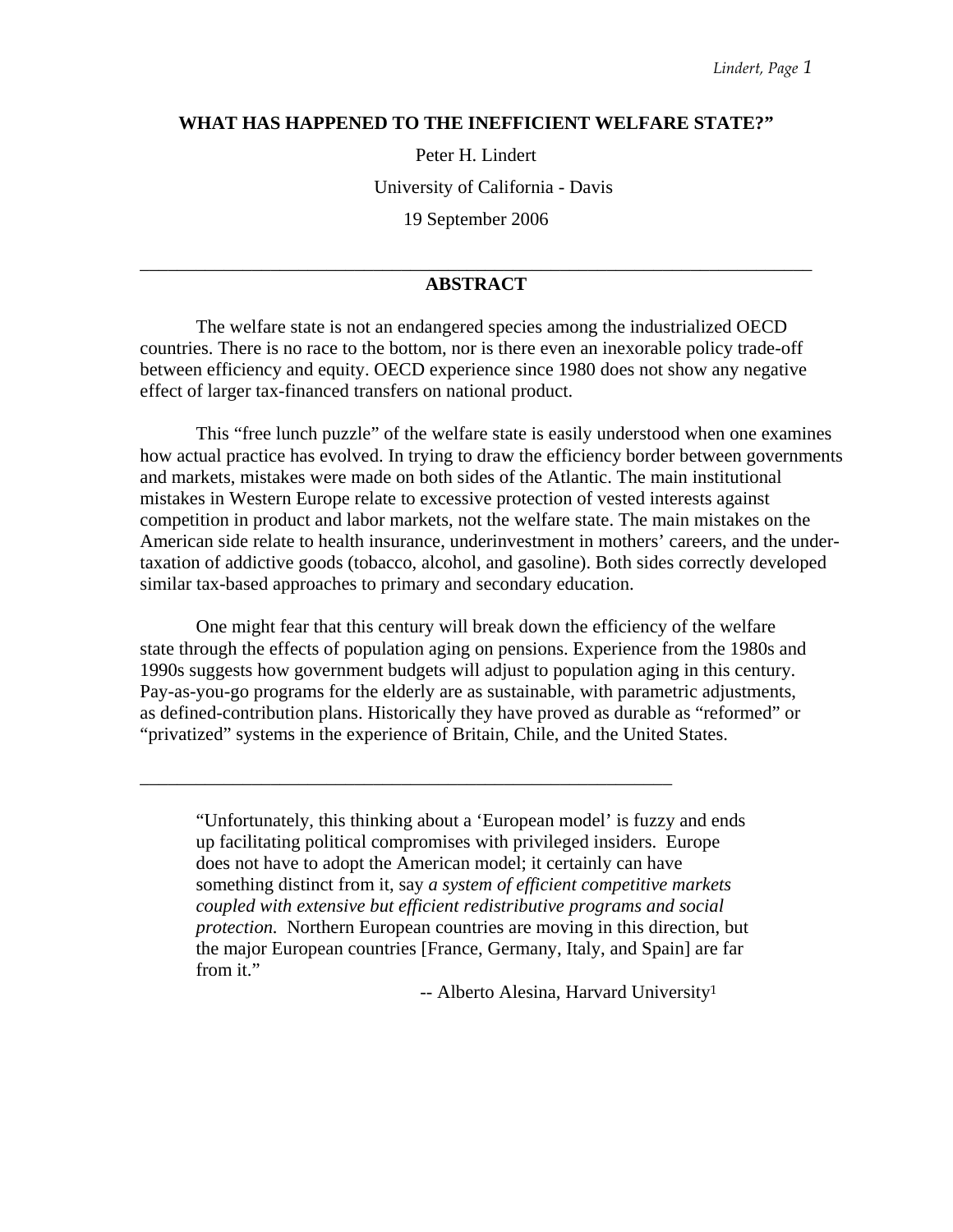Every nation, like every individual, makes mistakes. Some are more costly than others. The most costly mistakes are accidents of history that cannot be erased easily because they create powerful interests that oppose reform. We economists find it useful to classify economic policy mistakes into two types: government failures and market failures. This paper tries to summarize how OECD countries made both kinds of policy mistakes, landing on the wrong side of the division between public and private institutions since the mid-twentieth century. Summarizing such a vast topic briefly requires a rapid fly-over, so fasten your seat belts.

 I shall argue that in the rich OECD democracies of the twentieth and twenty-first centuries that government failures and market failures have been evenly balanced. Looking at the core OECD countries as a whole, the total GDP costs of excessive government are not clearly different from those of insufficient government. While different OECD countries have different policy mistakes, there is no correlation between size of government and efficiency within this group of countries.

 This balancing act between government failures and market failures is rare in the larger sweep of global history. Before World War II, government failures dominated most of human history. Rulers and governments were elitist and rapacious -- yet took only a small share of GDP, and made few social investments. No defects in the competitive private marketplace could match the costs of such bad governance. Similarly, in the twentieth and twenty-first centuries, the populations of developing countries have suffered more poverty from bad governance than from any defects in private markets. Their governments have again taken a smaller share of GDP than in the rich OECD countries because they have invested so little in civilian society. Only rarely have these government failures involved huge government taxes and transfers, as in the now fading communist dictatorships.

 Within the small privileged corner of global history occupied by today's rich OECD democracies, those countries that have chosen a particular kind of big government, the welfare state, have suffered no net cost in terms of GDP. Rather the main kind of policy mistake on the "government failure" side of the line has taken the form of anti-competitive protections for powerful insiders, as the quotation from Alberto Alesina implies. The same is true on the "market failure" side of the line: the most costly mistakes are those that have served powerful insiders. No longer is it true that mistakes are correlated with the share of the economy controlled by government, at least not in OECD democracies. To summarize this great traverse of twentieth-century economic history, I turn first turn to a policy "mistake" that is commonly alleged -- and not true.

## **I. What is Not Wrong with the Welfare State -- The "Free Lunch Puzzle"**

The mainstream North American view sees a trade-off between growth and equality. On this view, Europe's welfare states have equalized incomes at a cost in terms of national product, relative to the alternative of keeping taxes and transfers as low as in the United States or Japan. I read history differently. The experiences of the rich countries seem to show that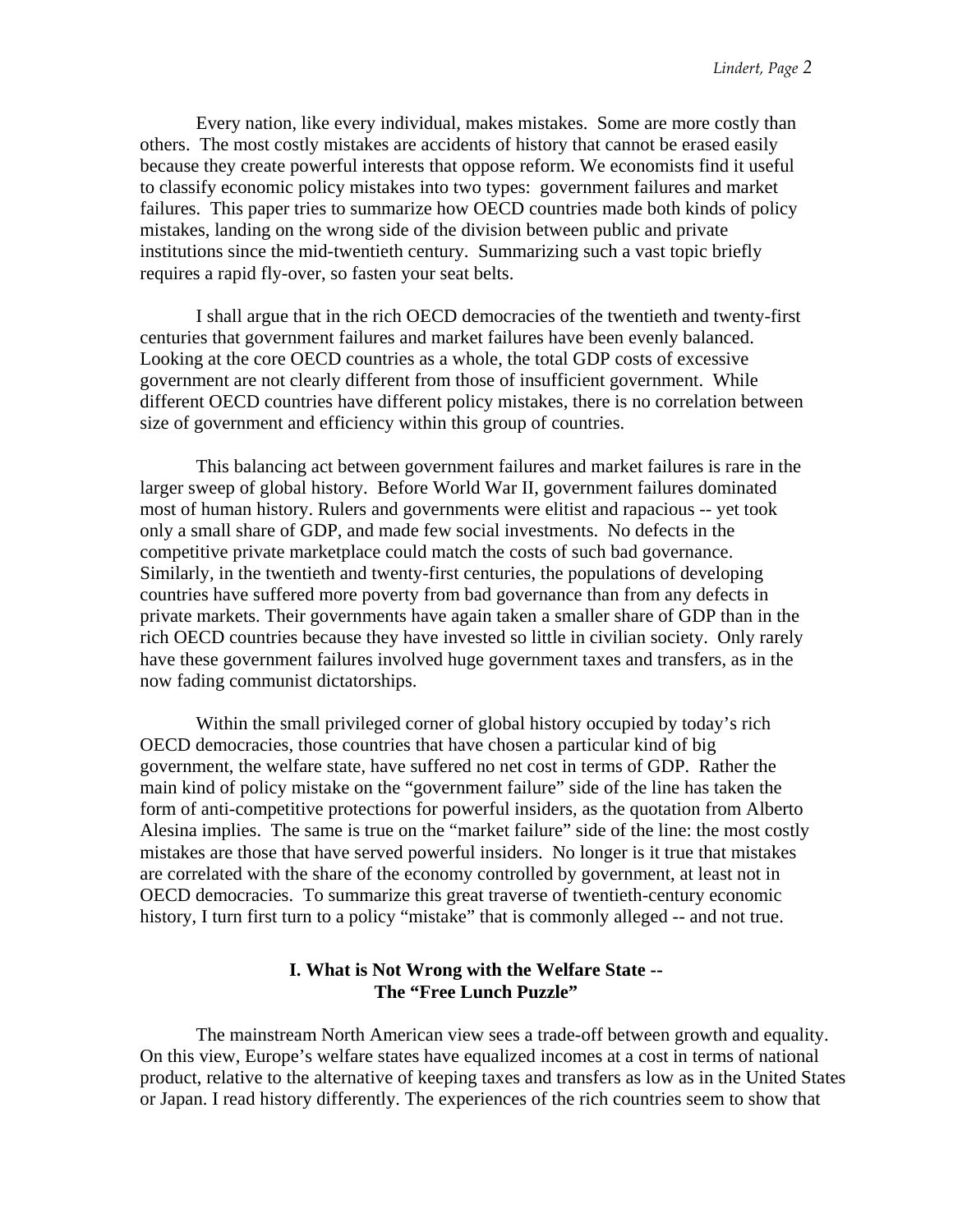Europe's welfare states have equalized incomes and improved life expectancy at zero cost in terms of national product.

 The road to these conclusions needs to start by clarifying what I mean, and what I do not mean, by social transfers and the welfare state. "Social transfers" consist of these kinds of tax-based government spending:

- Basic assistance to poor families, alias "poor relief" (before 1930), "family assistance," "welfare" (in America), or "supplemental income;"
- Public aid to unemployed workers (unemployment compensation and help in securing new jobs);
- Public pensions, but excluding those for government and military employees; $\hat{z}$
- Public health expenditures; and
- Housing subsidies. $3$

I shall define a "welfare state" as a country in which such social transfers take up 20 percent or more of GDP, as shown in Table 1.

# **A. Little Retreat since 1980**

 As an economic species, the welfare state has shown strong survival instincts in the countries where it emerged in the twentieth century. Within the expanding OECD, the number of welfare states is stable or expanding. Since 1980, these exits, entries and borderline cases have stood out:

- Ireland definitely left the ranks of welfare states on the 20-percent yardstick.
- Switzerland took Ireland's place in the late 1990s, silently becoming a welfare state with major increases in pensions and public health. $4$

 • Others are approaching the 20-percent borderline from above and from below. The Netherlands dropped down to the border, with major cuts in its disability and other programs after 1995. Japan is approaching welfare state status, now transferring over 17 percent of national product.

 • In Eastern Europe, at least the Czech Republic, Hungary, and Poland are preserving their welfare states, both through the depression of the 1990s and through the subsequent recovery.

 • Six other OECD countries continue to hover near the 20-percent borderline -- Australia, Canada, New Zealand, Portugal, Spain, and Britain.

# **B. The "Free Lunch Puzzle"**

 The welfare state's survival over the last quarter century has puzzled many observers. Don't tax-based social transfers dampen the incentive to be productive, dragging down the growth of the economy? This fear rests on some familiar and plausible suspicions about taxes and transfers. We often suspect that tax and transfers cut the productivity of both the taxed and the subsidized, since both sides face higher marginal tax rates of exerting themselves productively. Many have also suspected that welfare states tend to run bigger government budget deficits.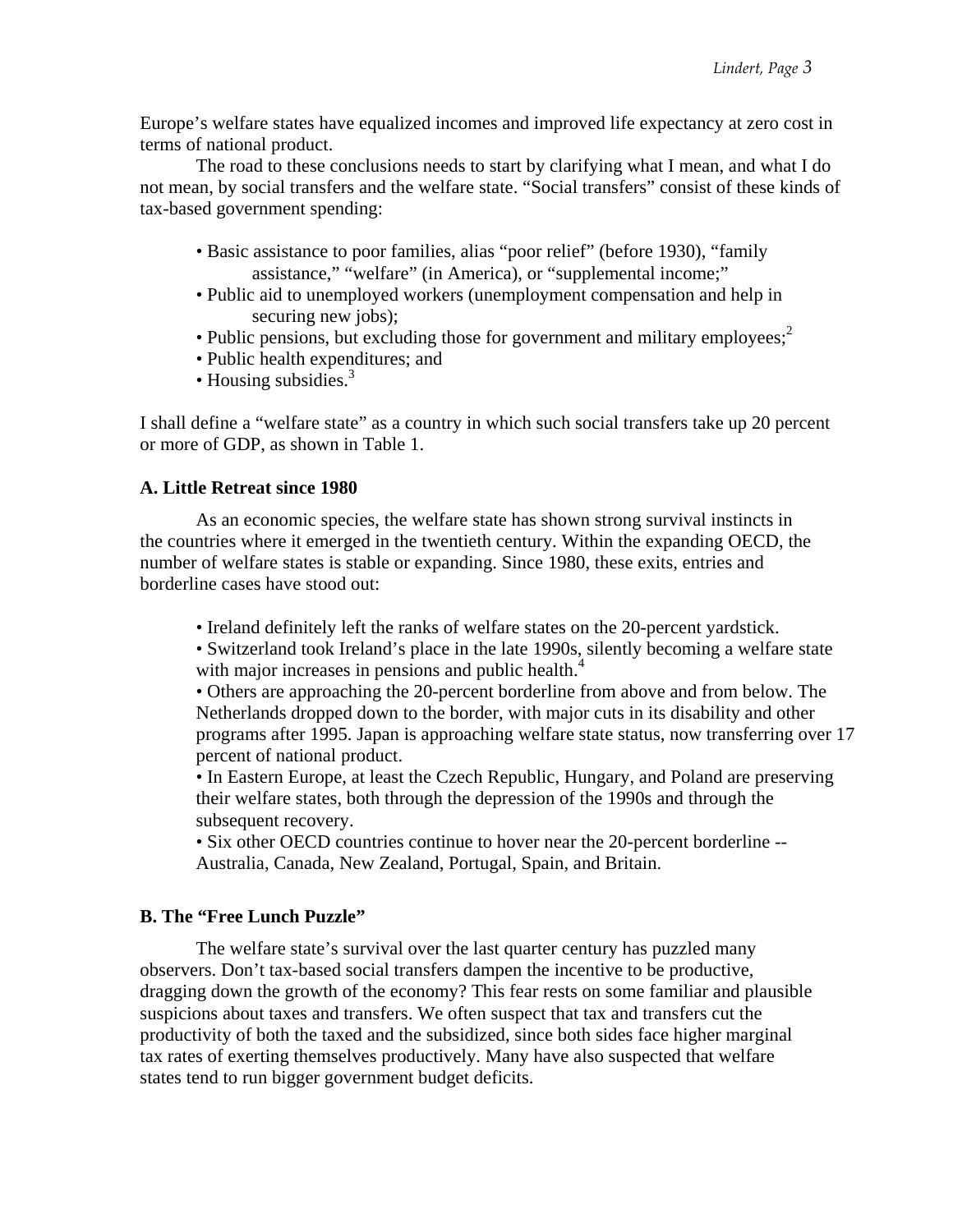Yet experience from the late nineteenth century to the early twenty-first fails to support these common suspicions. So say the numbers, both when you look at them in the raw and when you statistically measure the different forces that determine economic growth. There is no international correlation at all between the share of social spending in the economy and either the level or the growth of GDP. Of course, places differ in other ways than just in their views of taxes and welfare, so we need an econometric analysis that gives many forces their due. Several economists have performed such tests, and most have found no robust or significant negative effect of higher social transfers on GDP per person <sup>5</sup> The effect could just as easily be positive, say the majority of tests, with a zero effect near the center of the confidence interval.

Imagined Blunders versus Real-World Policies. One key to the free-lunch puzzle is that real-world policies seldom commit the gross blunders that economic conservatives so often imagine. The usual tales about the high incentive costs of the welfare state are based on a compelling economic logic. The logic might have been borne out in the real world if governments had blundered by simply taxing capital and entrepreneurship and effort heavily, while offering young adults the chance to avoid a lifetime of work with a near-wage benefit. Yet the overriding fact about such blunders is that *they never happened.* Within the range of true historical experience, there is no clear net GDP cost of higher social transfers. The econometric evidence suggests -- though it cannot yet quantify -- major roles for the following institutional and historical facts.

The Welfare-State Tax Mix Looks Better. A second key to the puzzle is that the high-budget welfare states actually favor types of taxation that mainstream economists think are better for economic growth.<sup>6</sup> To see how their choice of taxes departs from some common beliefs about the sloppy and bloated welfare state, consider the kinds of taxes shown in Exam Question #1. Many think of the welfare state as a place where big government soaks the rich, taxing corporations, capital, and top property incomes so heavily that many of them try to take their money out of the country. Not so. The correct answer in Exam Question #1 is answer (a), that the welfare states do not tax corporations or capital or top property incomes more heavily than low-social-budget countries like the United States or Japan. One might have been misled on this point back in the 1970s or 1980s when reading news that the top income tax rates were very high in, say, Sweden. Yet even back then corporations and the richest seldom paid the top statutory rates, thanks to a host of deductions and loopholes. And since the early 1990s Sweden and other European countries have simplified their tax systems so as to levy lower top tax rates.

# **Exam Question #1**

Which of the following tax rates is **not** higher in big-government welfare states than in a smallgovernment country like the United States?

(a) tax rate on corporations, capital, and top property incomes

(b) tax rate of labor income

(c) tax rate on general consumption (like sales tax)

(d) sin taxes (on tobacco, alcohol, gasoline)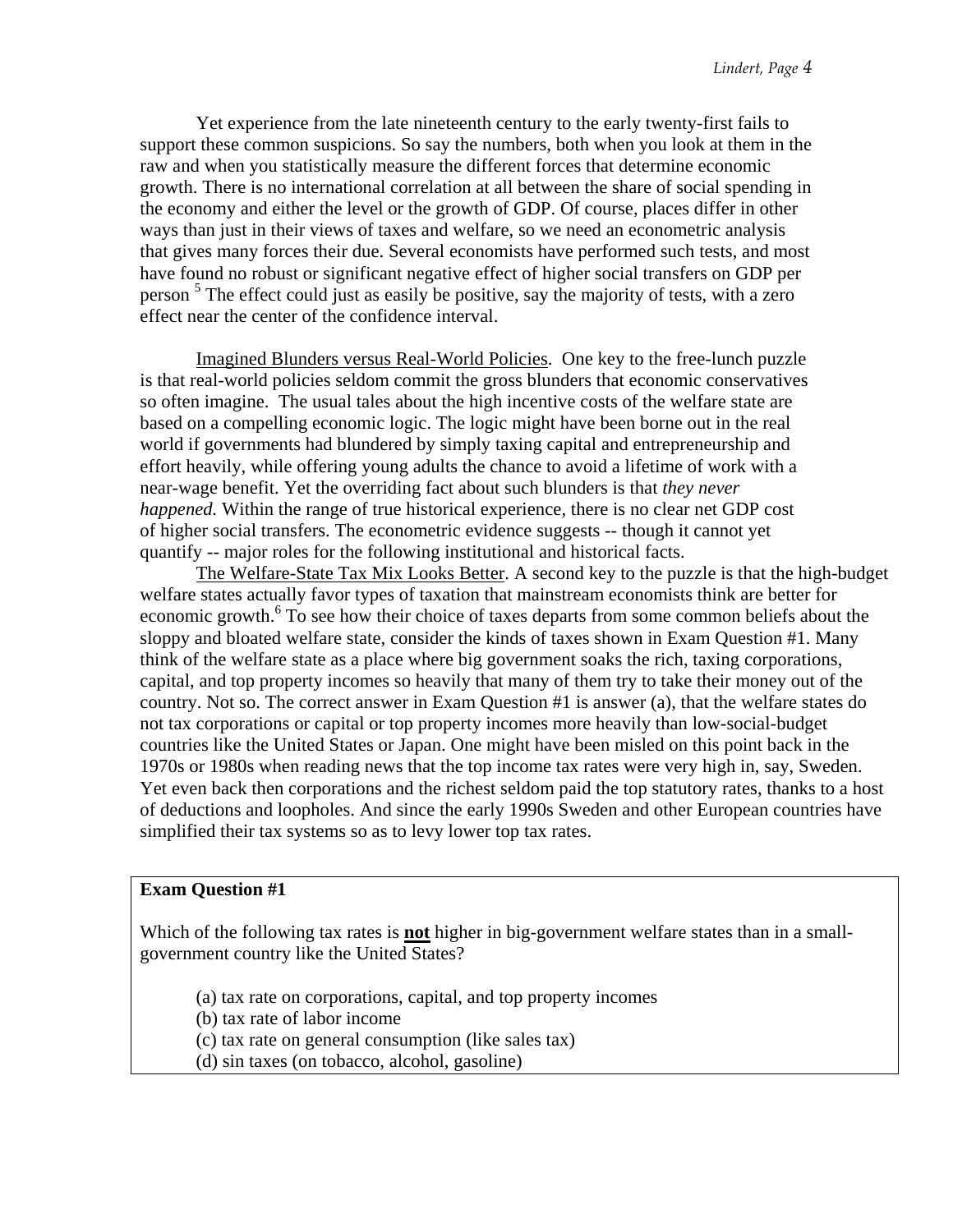If the high-budget welfare states don't tax corporations, capital, and top property incomes any more heavily than does the United States, what other taxes do they levy to pay for those bigger social budgets? For one thing, they do levy higher taxes on the human earnings of everybody from janitors up through doctors and lawyers, labeled as "labor income" in answer (b). This kind of tax could by itself have negative effects on economic growth. Yet North American economists, when polled on the subject of taxation, feel that taxing labor income is definitely better for economic growth, because labor supply is less sensitive to taxation than is capital supply. One should also note that the heavy taxes on labor bring the tax burden to rest on the same income groups that vote in favor of the welfare state. To a large extent, workers themselves pay for the safety nets designed to protect the least fortunate among them.

 Welfare-state governments also levy heavier taxes on general consumption, the kind of levy mentioned in answer (c). Such taxes, in the efficient form of a European "value added tax" (VAT), are favorites among economic conservatives. They have the pro-growth virtue of not double-taxing savings. It is striking that this kind of taxation takes a bigger tax bite in the welfare states of Europe than in the United States, where conservatives have traditionally called for it.<sup>7</sup>

 Finally, it is the welfare states, especially those in the Nordic countries, that have the heaviest "sin taxes." Again, they have chosen taxes that mainstream economists would defend. Such addictive products as alcohol, tobacco, and gasoline, bring negative externalities to society, in the form of bad health and bad air. How does relying on these kinds of taxes harm economic growth and well-being? Yet these are the kinds of taxes that are kept lower in the United States.

 To find the further keys to unlock the free-lunch puzzle, we must go beyond just the level of transfers and the tax mix, and return to our larger task of identifying the government failures and market failures within today's rich OECD.

#### **II. Efficient Markets and Efficient Government: Where Are the Boundaries?**

 Conventional economic theory reminds us that there are two classic ways in which policies and institutions can bring economic misery: Government failure and market failure. Over the whole sweep of economic history until the mid-twentieth century, the greater damage to peoples' living standards has come from government failure. Small ruling elites have protected themselves from competition, and reaped noncompetitive rents and taxes from the general populace. The main force holding people back has simply been bad governance.

 Yet in the second half of the twentieth century governments became more responsive to public will and public criticism in the OECD countries. These democracies are cleaner, with less redistribution toward powerful elites. The news on government quality is especially good for northern Europeans, a population that lives largely in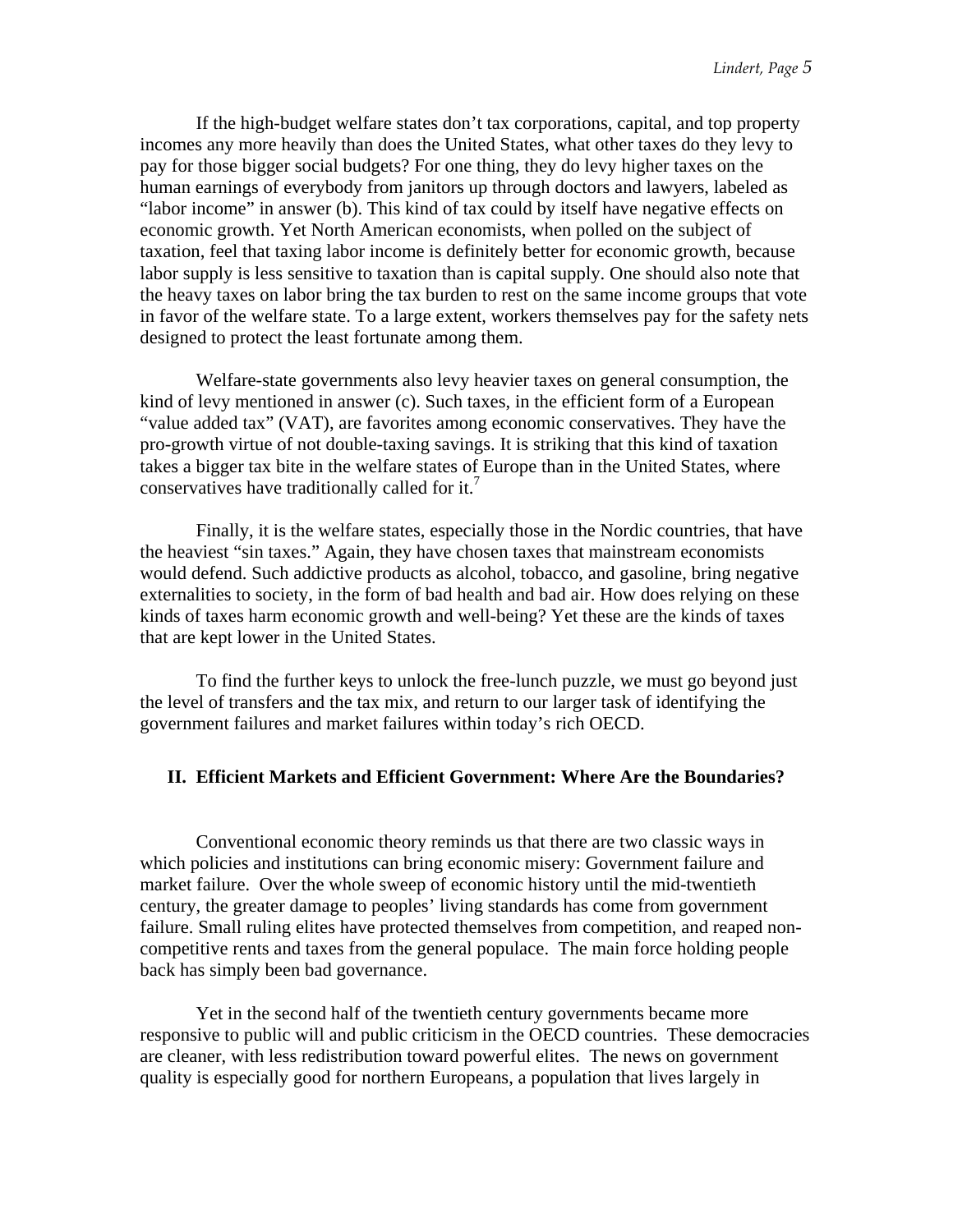welfare states. Table 2 delivers this good news, based on Transparency International's annual survey of perceptions about corruption.

 In this better-governed postwar world, there is more reason to turn to the other kind of institutional failure, which many economists call market failure, to emphasize ways in which private markets don't work and need fixing. Market failures have multiple sources. The broadest and most common consists of externalities or spillovers, in which people's incentives fail to reflect the true social marginal costs and benefits, as with pollution and advances in knowledge. Markets also fail to align private and social costs when one party has market power (monopoly, monopsony). A third source of market failure is asymmetric information, when one side of the possible exchange hides information that the other side needs when evaluating risks and offers.

 We cannot consider all the types of government failure or market failure her, nor can we document where they have occurred in the last half century. Let us instead focus on a few policies and institutions that have drawn prolonged debate, starting with those that put bigger and more comprehensive government in the most favorable light, since these will help explain how some policies related to the welfare state have avoided any costs in terms of GDP.

### **A. Where Bigger Government Has Worked Better**

 On several fronts, adopting universal and progressive social transfers have helped to insure against some of the bad effects of decentralized markets. Here the mistakes tended to cluster in the United States and other OECD countries with lower taxes and spending.

Health Insurance and Health Care. Parts of the health sector suffer from all the classic sources of market failure. Externalities abound: My contagious disease threatens you, your foolishly risking your life ties up resources in the emergency room, and so forth. In a private market, the doctor-patient relationship embodies monopoly power, asymmetric information, and moral hazard. The tense relationship of private health insurers to care providers is also riddled with justifiable mutual mistrust. Private markets attempting to provide selective and voluntary health insurance to individuals often go into a "death spiral" of rising premiums and increasingly poor risks, as those individuals who know they are probably healthy drop out of the insurance plan.

 To be sure, competition and price incentives will always have an important role to play in health care. Even the most universal public health care systems must constantly experiment with charging patients for part of their care, and must allow patients to pay for private surgery if they are willing to do so instead of waiting in the public-health queues. There is also evidence that competition among hospitals, and perhaps other providers, does improve their efficiency.8

 Yet relying heavily on private markets creates problems in the health sector, as shown by the experience of the rich OECD country that has the least universal coverage and the least government control over prices and insurance premiums. As Laurence Kotlikoff and Christian Hagist have recently summarized: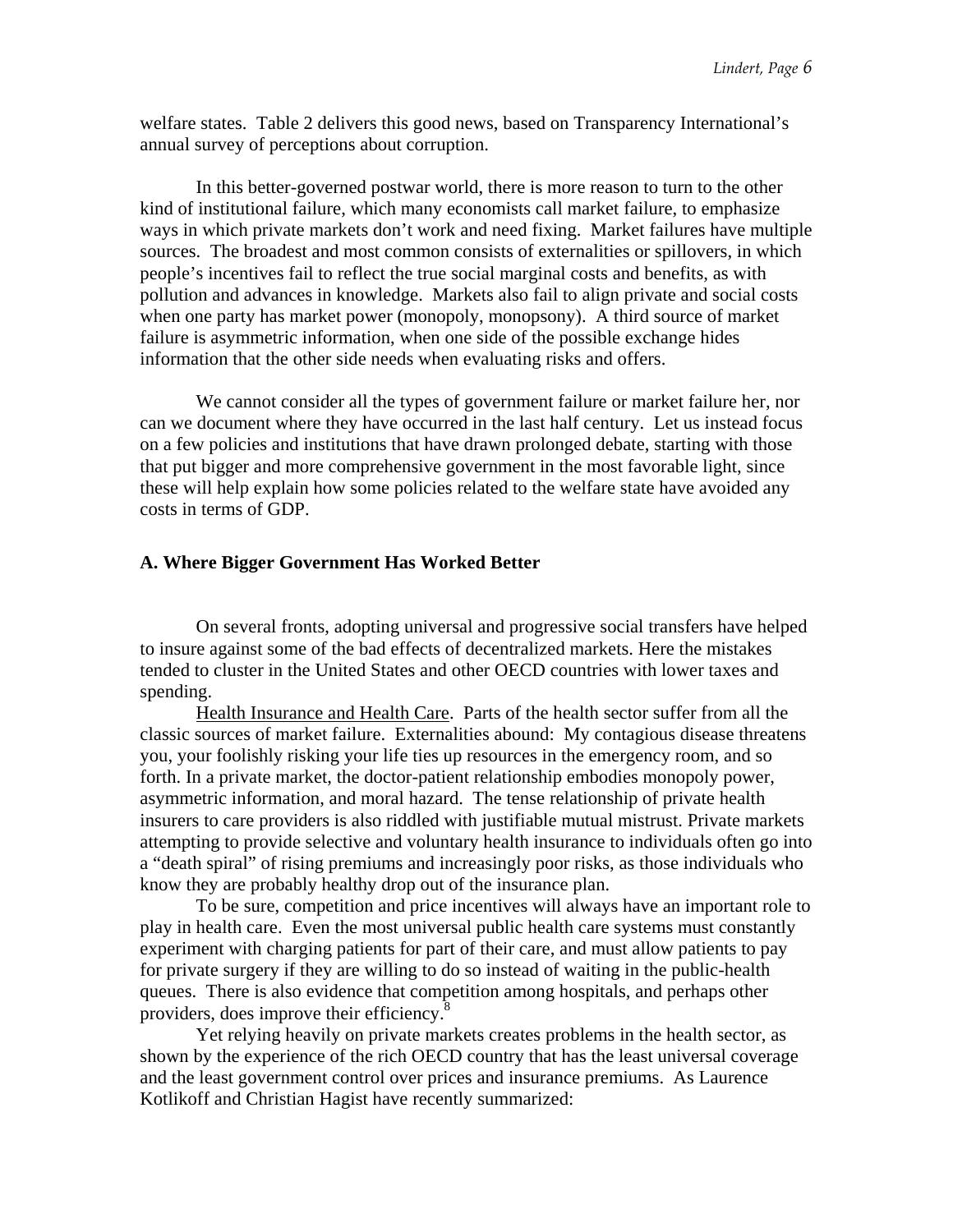"Although healthcare spending is growing at unsustainable rates in most, if not all, OECD countries, the U.S. appears least able to control its benefit growth due to the nature of its fee-for-service healthcare payment system. Consequently, the U.S. may well be in the worst long-term fiscal shape of any OECD country even though it is now and will remain very young compared to the majority of its fellow OECD members."<sup>9</sup>

The strongest pro-growth dimension of social transfers occurs in public health care coverage, the social sector where reliance on ordinary market mechanisms breaks down most frequently.10 The best international OECD evidence on this front comes from the regrettable experience of a single outlier nation, the United States.

Americans die younger than people in countries that have a greater share of their health expenses paid for by taxes. We rank 19th out of 20 rich OECD countries in life expectancy, just ahead of Portugal. Not all of this is due to our health care system. Americans have worse health habits and slightly more pollution exposure. Our health habits are world famous -- especially bacon double cheeseburgers, fries, Krispie Kremes, double lattes, soft drinks, and a high homicide rate. Yet when you weigh all the separate effects statistically, the health care system looks guilty of causing a significant part of our early death.

The best attempt to quantify these sources is an OECD panel study summarized in Table 3. Using the new OECD standardized measures of premature mortality and a pooled cross-section approach, Zeynap Or finds that a greater public-expenditure share, for given total expenditures, significantly reduces mortality, especially among men, among OECD countries since 1980.11 Table 3 reports some of the cross-sectional part of the results. In the mortality-change perspective, where minus signs are good, some familiar factors lower mortality down toward the world-best Japanese standard. Those factors include higher income, white-collar occupations, cleaner air, abstention from bad consumption habits, and greater total spending on health care. On balance, though, a more public approach to the same health care expenditures also helps significantly. It explains a small but significant part of America's greater mortality.

The more private American system also costs more, without saving lives, as figure 1 dramatizes. Part of the extra expense of American health care is a justifiable purchase of higher-quality care, a tendency that the rest of the world will soon emulate. Part of it, though, consists of higher bureaucratic costs. Contrary to the usual rhetoric assuming that bureaucracy means government bureaucracy, the private health insurance sector in the United States imposes greater administrative costs trying to keep people from being insured and compensated than other countries spend administratively on providing public care to all. The World Health Organization has ranked the United States 37th in the quality of health care delivery. Obviously, we have the best cutting-edge medical care in the world, but few can afford it. Little wonder that in recent surveys of opinions about health care, Americans were more dissatisfied about their health care than were people in most other surveyed countries.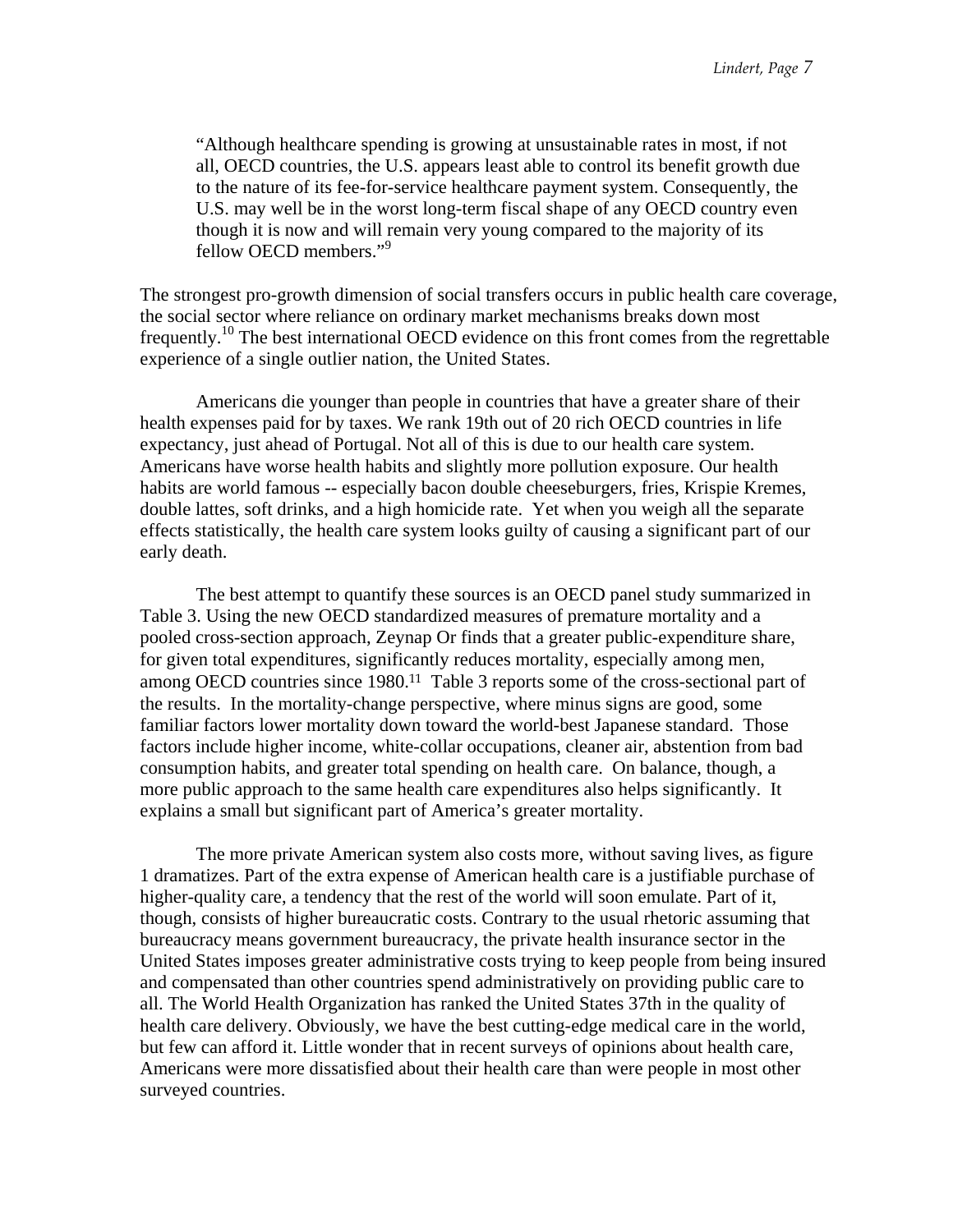The locus of the American health care problem is not the public sector as such. Rather it centers on this country's peculiar combination of unregulated markets, strong supplier lobbies, and the lobbying power of the elderly. Two historical traps have hobbled American health care. The first trap came in the 1940s and 1950s, when health insurance was chained to employment. As Milton Friedman and others emphasized, one culprit was the regime of wage controls in World War II. Unable to compete by offering higher wage rates in tight labor markets, employers competed with new health insurance packages. By 1954, tax legislation and support decisions by the courts finished the welding of this link of health insurance to jobs.<sup>12</sup> The second trap was sprung by the passage of Medicare in 1965. Medicare used tax revenues taking an increasing share of GDP to bid for health services in a context of uncontrolled prices, so that greater effective demand on behalf of seniors made health care less and less affordable for those under 65.

 Only time will tell whether the United States can escape the trap of its overworked health care system. Canadian history suggests that in a federal system, the reforms would have to come from below. Over half a century ago, Saskatchewan and other provinces took the lead in universal health insurance, long before the federal government stepped in. Perhaps innovative states could lead the United States toward the healthy heresy of extending "socialized medicine" to the under-65 population.

Redistribution to the poor and the unemployed. Raising the productivity and well-being of the poor is another activity that the public sector provides relatively efficiently. While many private citizens wish to lift the poor, the private market for charitable giving tends to suffer from free- rider problems ("I do care, but why should I bother to give, when my individual contribution is unimportant? Let Bill Gates put up the money.") History reveals that private charity was never great in the absence of government tax-based aid to the poor. On the contrary, the rich give more to the poor now that government does the same, though the government welfare programs deliver more to the poor. $^{13}$ 

 It is natural to fear that the welfare state, in addition to taxing those who work, also discourages work by transfer recipients. Giving generous unemployment compensation seems like the most obvious example of a policy that cuts jobs and output by subsidizing non-work. It turns out that this fear is qualitatively correct, but the effects on GDP are small enough to be outweighed by the favorable effect of other welfare state transfers on GDP.

 More generous unemployment compensation does indeed cut the share of adults who work. A rich econometric literature has made this point, and our latest tests agree.<sup>14</sup> But by how much does it cut GDP? The solid findings on the work losses from raising the level of unemployment benefits miss the mark here, for at least two reasons. For a start, they usually focus on the simple "replacement ratio," the ratio of a standard unemployment benefit to the average wage rate. Users of this key parameter of unemployment compensation miss these facts: Only a fraction of the unemployed qualify for such standard benefits, only a further fraction of those who qualify actually claim the benefits, and these in turn draw benefits only for a fraction of a year. When we multiply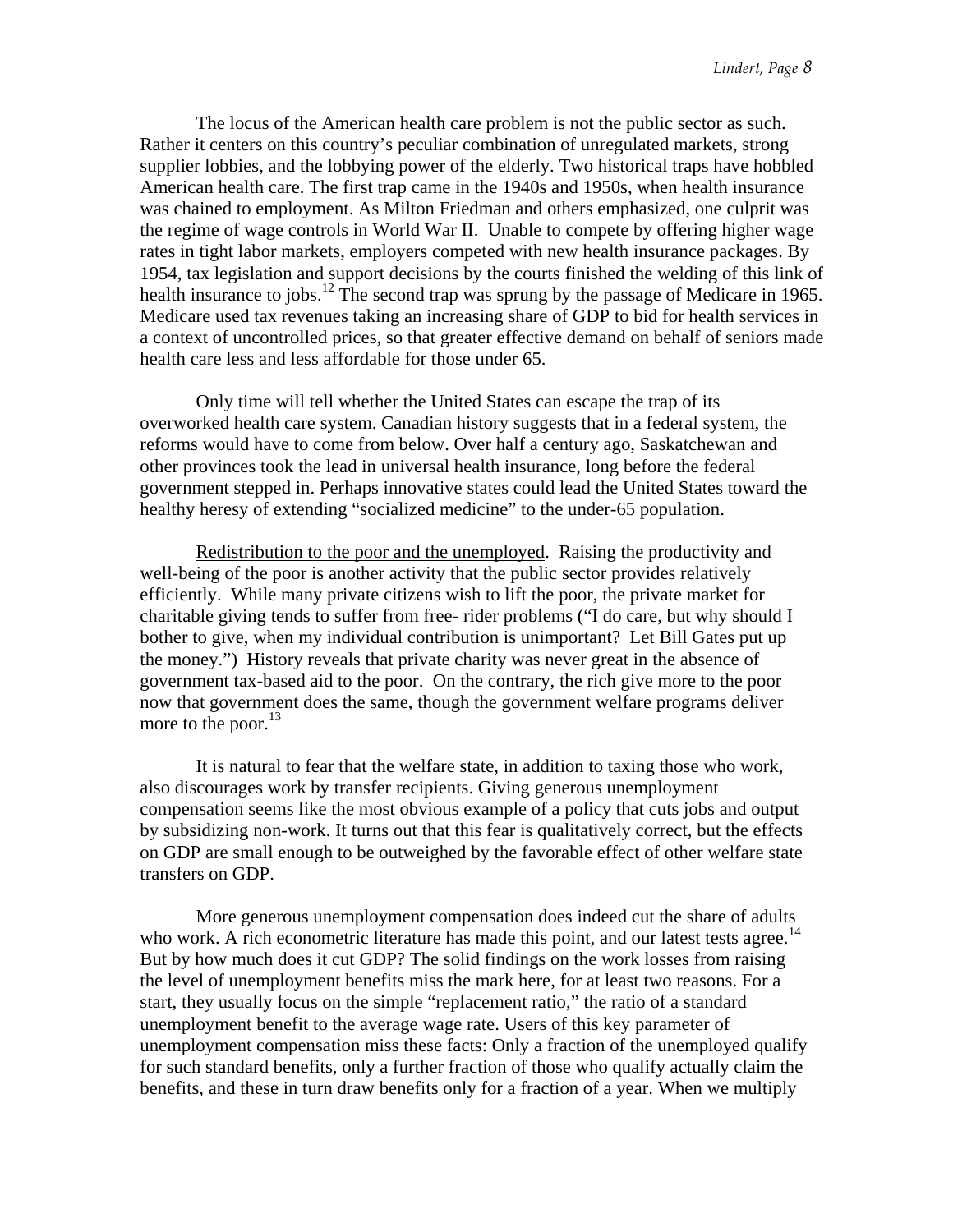the replacement ratio by the fractions covered and paid, the effective rate of unemployment compensation actually moves in a lower and narrow fractional range. Between 1975 and 1998 the well-known replacement ratio for core OECD countries averaged 34 percent of an average wage, with a standard deviation of 15 percent. Yet the more relevant measure of the effective rate of unemployment compensation averaged only 13 percent of the wage, with a standard deviation of 8 percent.<sup>15</sup> So instead of imagining the job effects of two-deviation jumps in the replacement ratio from, say, 30 percent to 60 percent of an average wage, we should be measuring the effects of a jump from 13 percent to 29 percent.

 A second difficulty with the usual thought experiments is that they stop with estimating effects on jobs, with no extension to GDP effects. Yet we know that any laborsupply restriction cuts output less than it cuts employment, while raising labor productivity. That would happen ever if labor were of uniform quality. Add to this the fact that unemployment compensation typically looks attractive only to persons with below-average earning potential, leading to a further rise in output per worker. All things considered, unemployment compensation has only a small effect on GDP.

 While many observers over-estimate the percentage effects of classic unemployment compensation on GDP, they also overlook the way in which basic family assistance, alias welfare, is often designed to avoid discouraging work. The unemployed are given retraining and job search help, and are pressured to take it. To illustrate how a higher-budget welfare state has actually given some people *more* incentive to take a job, consider the case of jobless single mothers. The realities of recent history on this front are illustrated by Exam Questions #2.

# **Exam Question #2**

In which case was a poor single mother given the **least** incentive to get a job?

- (a) U.S.A. under Reagan
- (b) U.S.A. under Clinton
- (c) Britain under Tony Blair today
- (d) Sweden's welfare state today

What has given poor single mothers the least incentive to work has been a policy environment that takes away their welfare and other public benefits as soon as they get a job. What would make a country actually do that, and face such women with a huge marginal tax rate? It is the desire to keep welfare expenditures very low, so that no one person above the poverty line gets any aid. Such penny-pinching, known as strict means testing, was practiced by the conservative Thatcher-Reagan revival of the early 1980s. Hence (a) is the correct answer to Exam Question  $#2.^{16}$ 

Later on, bipartisan reforms in the Clinton years improved work incentives at the bottom of the U.S. income spectrum. The first improvement came when the Earned Income Tax Credit (EITC) was made more generous in 1993. That, and accompanying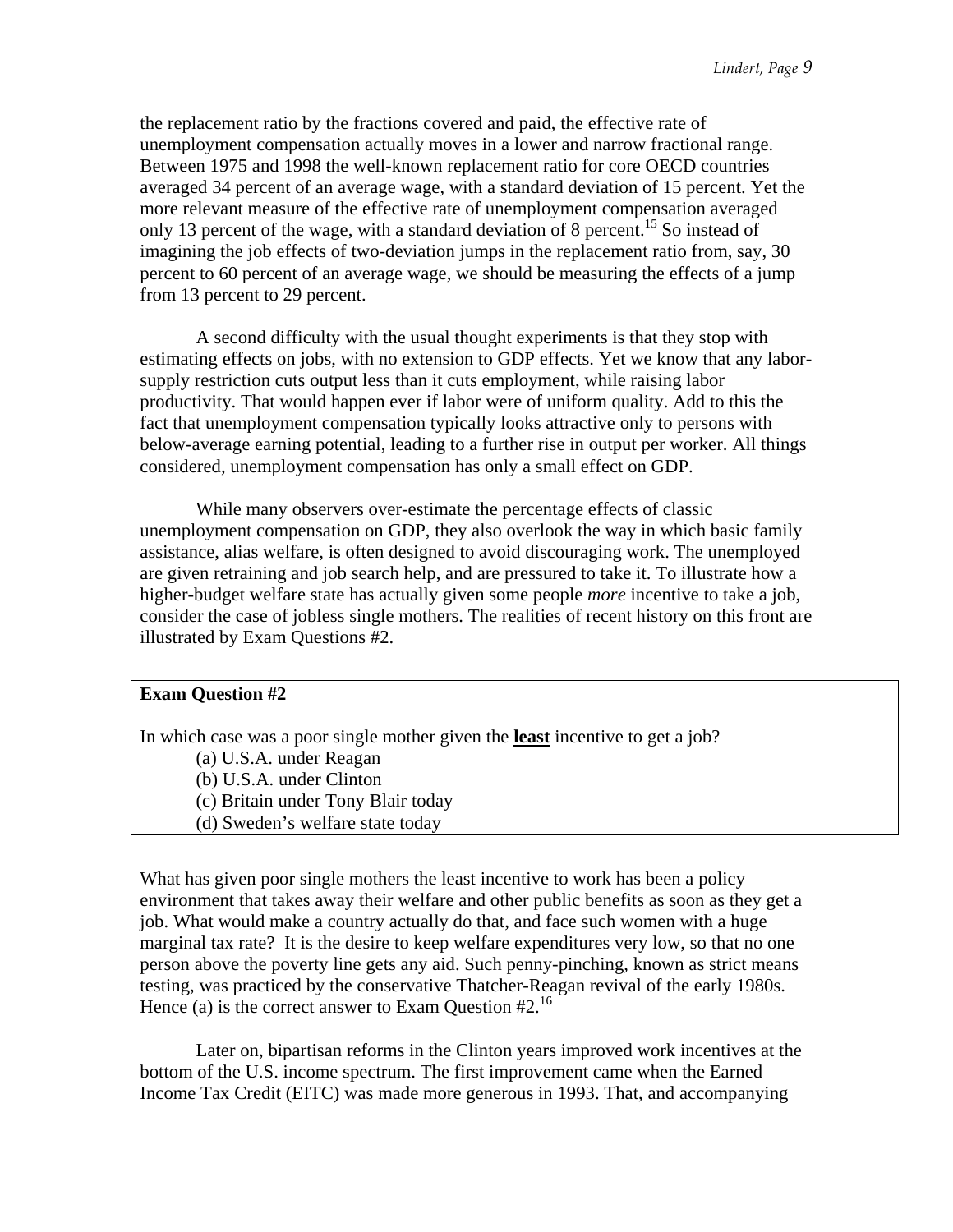adjustments of state-level benefits, gave jobless single mothers a stronger incentive to take that first low-paying job and get started on an employment history. Then the 1996 welfare reform added a tough-love dimension by setting term limits on welfare. The combination of the two has decreased welfare caseloads without raising poverty, even after the recession of 2001-2002. Meanwhile, Britain under Tony Blair made a similar reform to the EITC, undoing the strict means testing of the Thatcher era. And a welfare state like Sweden never had such a heavy tax on getting a first job, because family benefits were retained when one got a job, and the tax rate on extra earnings remained moderate.

Investing in Mothers' Careers. The welfare states also gain jobs and productivity through public policies that invest in career continuity and skills accumulation for mothers. This matters a lot, now that such a large share of women's adulthood is careeroriented. Welfare states provide paid parental leaves and public day care with qualified providers. While it is not easy to estimate the gains in productivity from micro-data, there is at least one aggregate sign of strong gains: Women in such countries have market wage rates that are much closer to wage rates than for men in the United States or Japan or Switzerland.<sup>17</sup>

 The benefits of real-world government interventions on these welfare-state fronts, combined with the better tax mix of the high-budget welfare states, may help to explain why the statistical evidence has not turned up any negative effect of social transfers on GDP.

#### **B. Where No Rich Country Has Made Huge Mistakes**

 Next, there are policy fronts on which neither side of the Atlantic, or of the international ideological divide, has made a big mistake within the OECD community. Perhaps the best example is primary and secondary education. All OECD countries realized a century ago that primary and secondary education would not advance fast enough unless they were supported predominantly by taxes. Perhaps the most interesting illustration of this consensus in favor of tax-based schools comes from early American history. For all its aversion to taxes and government, the United States was a leader in setting up local taxes for universal local schooling. Indeed, many American localities had begun to base schools on local property taxes even in the colonial era. Today the taxbased approach remains universal among rich democracies, with no clear differences in the support for primary and secondary education.<sup>18</sup>

 A second case in which the choice between public and private approaches seems to matter little is in the now controversial realm of pension policy. As I will argue in Part III below, all systems face similar difficulties regarding pensions in an aging world, whether the pensions are individual, or job-related, or public.

## **C. Where Markets Worked Better**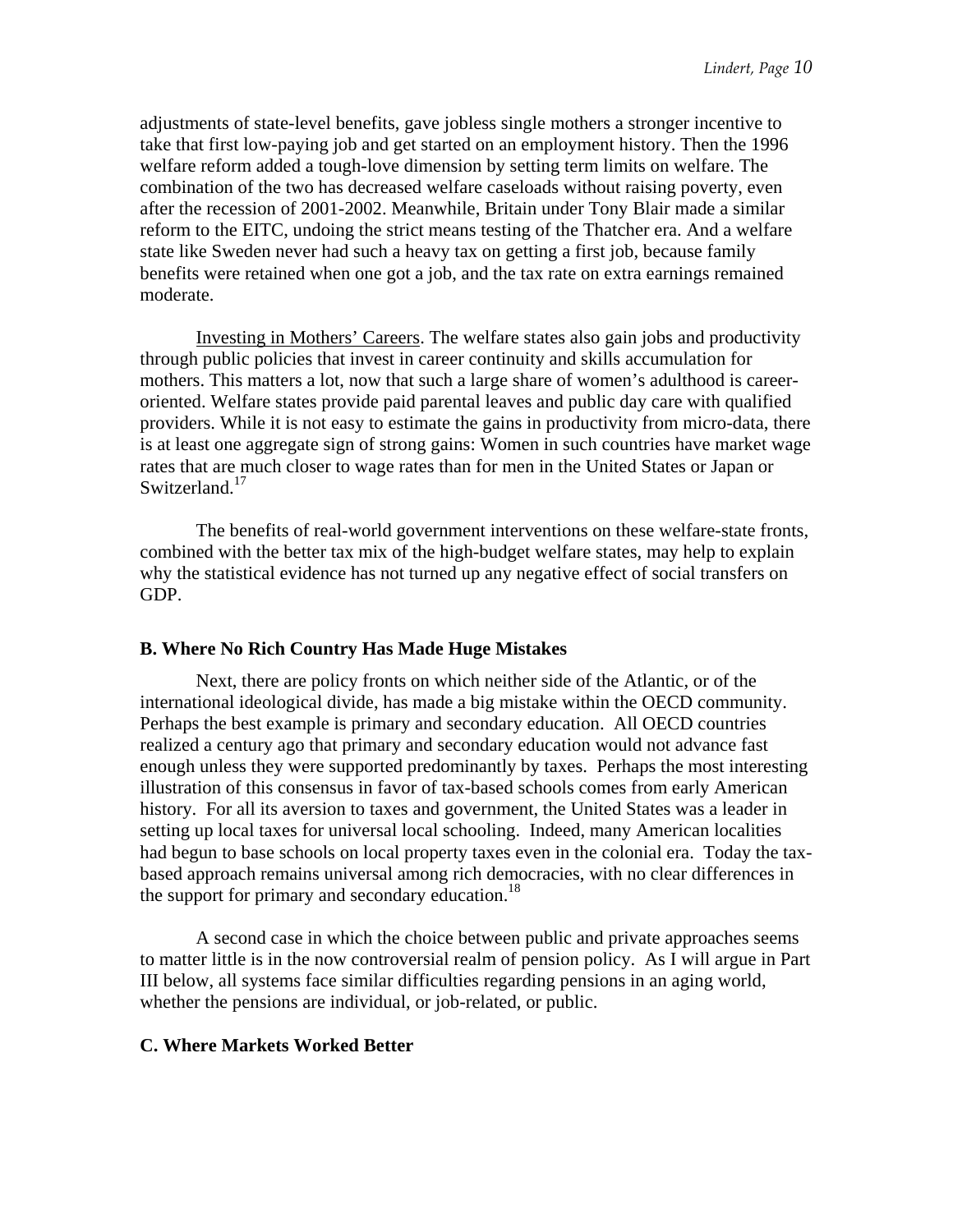Most of the economy consists of markets that do not fail, government failures seem worse in practice, and the free-market side of the debate was correct all along. While the American approach is at its worst in the health care sector, Western European growth and well-being have been dragged down by other policy failures. The common denominator in Europe's shortcomings is protectionist restrictions on competition.

Government operation and regulation of industry. Postwar Europe has gone through a cycle of nationalization and privatization of "core" or "commanding heights" industries such as public utilities, transport, coal, and steel. Several decades later the nationalization experiments appear to have brought no clear gains in productivity or performance, and one may question whether the experiment was worth the large political and social costs of first fighting over nationalization and then fighting over privatization.<sup>19</sup> Such doubts are one of the reasons why most OECD countries have moved away from even regulation of the core public utilities since about 1990, as shown in Figure 2. This is not to say that the optimal government regulation of industry is zero, and all countries seem to recognize the need for government surveillance (e.g. in banking). Yet the fruits of heavy government control of utilities and manufacturing are hard to see.

Protection against Imports. A huge amount of international evidence mustered by scholars and by international agencies makes it clear that protecting domestic industries against competition from imports reduces GDP. That evidence comes mainly from outside the OECD, for the simple reason that rich OECD countries have all shared the same movement toward lower import barriers in the postwar era. Nonetheless, import barriers look costly in the global evidence, just as they do in orthodox economic theory.

Higher education. European anti-competitiveness shows up in higher education, the social sector that is most removed from the poor, the sick, and the elderly. Higher education calls for a mixture of market competition and limited public subsidy. Here the United States and Canada have chosen a better institutional mix than Western Europe or Japan. North American government subsidies for higher education seem to approximate the (hard to measure) amount appropriate to the fact that higher education does bring some "external" benefits, some favorable spillovers to the general population through the advancement of knowledge. Yet we have avoided making the government pay for all of higher education, or even half of it. We force public universities to compete with each other and with private universities for research grants, for faculty talent, and for student talent. Individual faculty members have to compete by teaching well, since America attaches more importance to student evaluations of faculty than does any other country. By contrast, top universities in Western Europe and Japan have not been allowed, or forced, to compete sufficiently with each other and with American universities.

Employee Protection Laws. Of Europe's anti-competitive institutions, perhaps the costliest in the long run are the many restrictions on labor-market flexibility. Here let us focus on employee protection laws (EPLs), which greatly raise the cost of dismissing employees. The conventional fear that EPLs cost jobs has not been shared by all authors in the recent debates. Some have rightly pointed out that the hypothesized job losses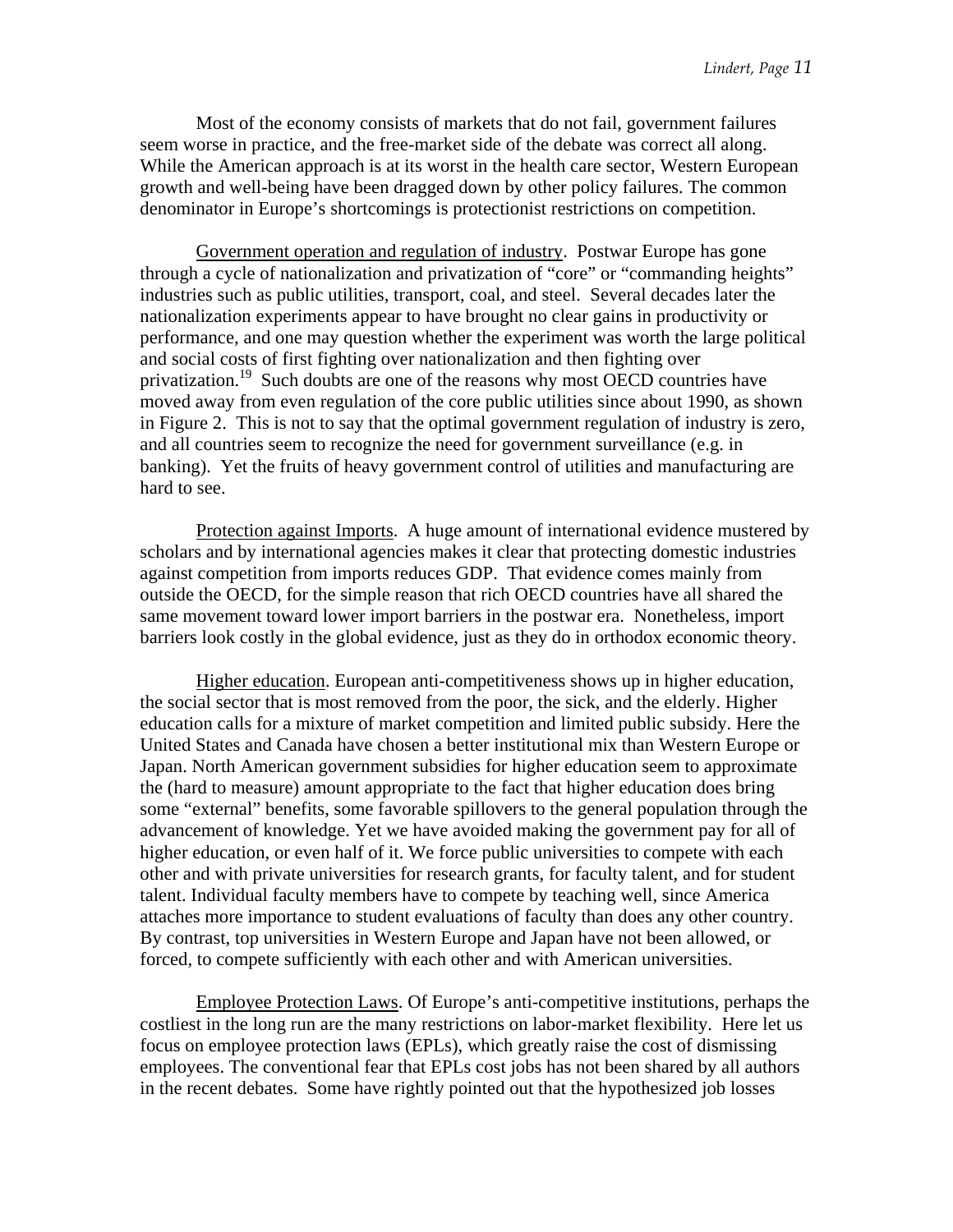from EPL strictness do not show up in all equations.<sup>20</sup> Yet the balance of statistical work still indicts  $EPLs.$ <sup>21</sup>

Even if they do not raise unemployment very much, they redistribute it in a way that seems to cut labor productivity in the long run. EPLs create insiders and outsiders. While the insiders whose jobs are protected might enjoy more productivity-enhancing training at work, human investments in the job-market for outsiders is delayed for years. Table 4 underlines the effects on outsiders by showing the relative unemployment rates for two groups of outsiders, namely youth (15-24) and women. Where EPLs defend the insiders most strictly, a Southern European tendency here represented by Greece and Italy, unemployment runs relatively high among youths and women. Where it is low to the North, as shown here for Ireland and Denmark, youths and women are more fully employed.

In theory the favorable effects for insiders and the unfavorable effects on outsiders might happen to balance out, at least in the first few years after EPLs are tightened. Yet over a generation or two the share of the workforce's adult history that was lost to the career delays of outsiders goes on rising, at the expense of productivity.  $22$ 

These protections of privilege are unrelated, however, to the safety nets and egalité of the welfare states. The free-lunch puzzle still acquits egalitarian safety-net transfers from any guilt in lowering GDP, and instead indicts those institutions that protect insiders against competition.

# **III. Aging Gracefully in the Twenty-First Century**

 If the welfare state seems innocent of dragging down growth in the twentieth century, might it nonetheless fail in the twenty-first? Daily media coverage emphasizes that a rapidly aging population may find it harder and harder to keep budgets in balance and to sustain economic growth. Will the welfare state be one of the casualties in this aging world? For most countries, the budgetary tensions have centered on public pensions, and to a lesser extent on health care budgets.

#### **A. Three Familiar Sources of Pension Trouble**

Aging Too Fast. The trend toward improved senior longevity and lower fertility is pressuring high-income countries to recalibrate their pension programs. Actuarial changes are being forced not only on public pensions and health systems, but on private job-based plans as well. If aging were the only problem, then we could rank different countries' dangers just by looking at the UN projections for population aging out to, say, the middle of this century. As of 2050 the countries with the highest population shares over age 65 will probably be Italy and Japan. North America, Australia, and New Zealand face less difficulty here, thanks to their accepting immigrants and their generally higher fertility. Most developing countries also face less demographic threat over this half-century. The exceptions tend to be East Asian: China, Taiwan, and Singapore are all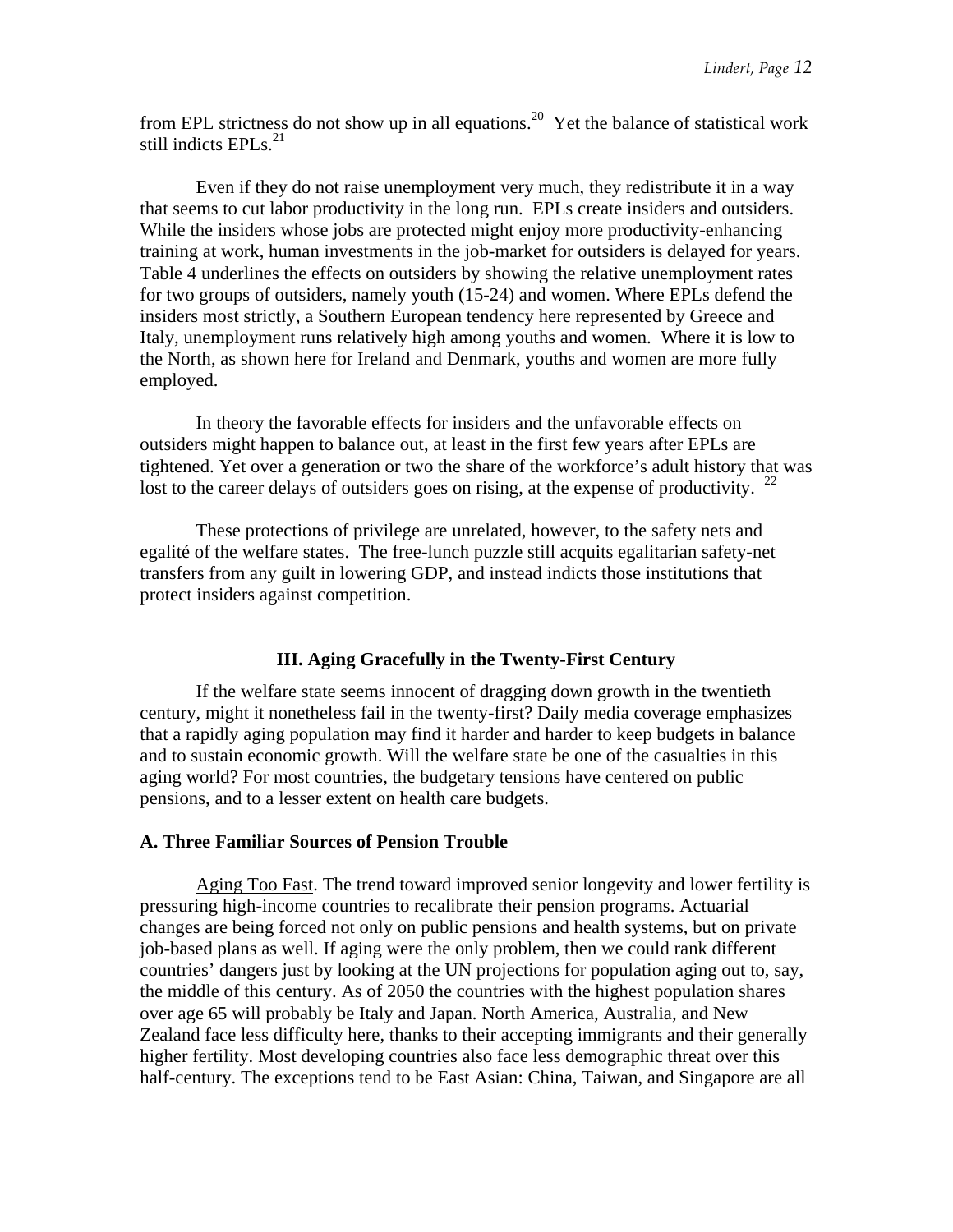aging so rapidly that by mid-century they will face pension problems as severe as those faced by most OECD countries today.

Asking for Trouble with Early Retirement Policy. A second source of pension trouble is avoidable, but widespread in Southern and Western Europe. Stuck with their own laws against firing workers, several European countries have tried to buy out seniors by subsidizing early retirement of workers in the 50-64 age range. The implicit tax on staying at work peaked at the start of the 1990s. Italy is in particularly deep trouble here, yet Italian politics has thus far produced only timid and partial roll-backs of the subsidies to early retirement.

Asking for Trouble with Overall Government Deficits. The budget pressures that can crush social programs need not relate to aging or to retirement policy alone. They can come from any source. Whatever raises the overall government deficit and national debt relative to annual GDP can force a country to cut back on any kind of spending, including pensions and other social transfers. Even if pensions were ostensibly protected in a special lock-box fund, a desperate government could always raid the lock box. The OECD country subject to the most pressure from its overall budget deficit is Japan, where the deficit were about 6-8 percent of GDP for over a decade. The United States occupied second place in the deficit/GDP ranks between 2002 and 2005, thanks to its mixture of spending jumps and tax cuts. There is no international correlation between deficits and welfare-state social transfers, however.

#### **B. Basic Perspectives on OECD Pension Solutions**

PAYGO is Sustainable*.* When the population gets older, something has to give. Annual pension benefits simply cannot continue to keep up with annual incomes of the employed. Wage-indexed pensions appear unsustainable, and need to be shifted to price indexation.

Most public pension systems are now on a pay-as-you-go (PAYGO) basis. In the aggregate, the current generation of workers pays for the retirement of the currently elderly, and not for its own retirement. Given that PAYGO is the prevailing current system, many have slipped into thinking that PAYGO is doomed and must be replaced with a funded or defined-contribution system.

This is incorrect, however. No pension whatsoever is immune to the need to adjust to longevity. Suppose that the only pillar of your retirement were your individual savings. If you work and save for Q years, and draw on savings for an estimated R years of retirement, you must set your annual savings and retirement benefits so that the accumulated value of your savings just covers your retirement needs. For any given rate of return you get on your savings, you cannot enjoy more retirement (raise the ratio R/Q) without cutting your retirement consumption relative to your earlier wage. The same holds if you add a second private pillar and convince your employer to share your retirement costs, presumably by accepting a lower rate of straight pay. You and your employer are still subject to the same actuarial logic as you would be by yourself. Nor is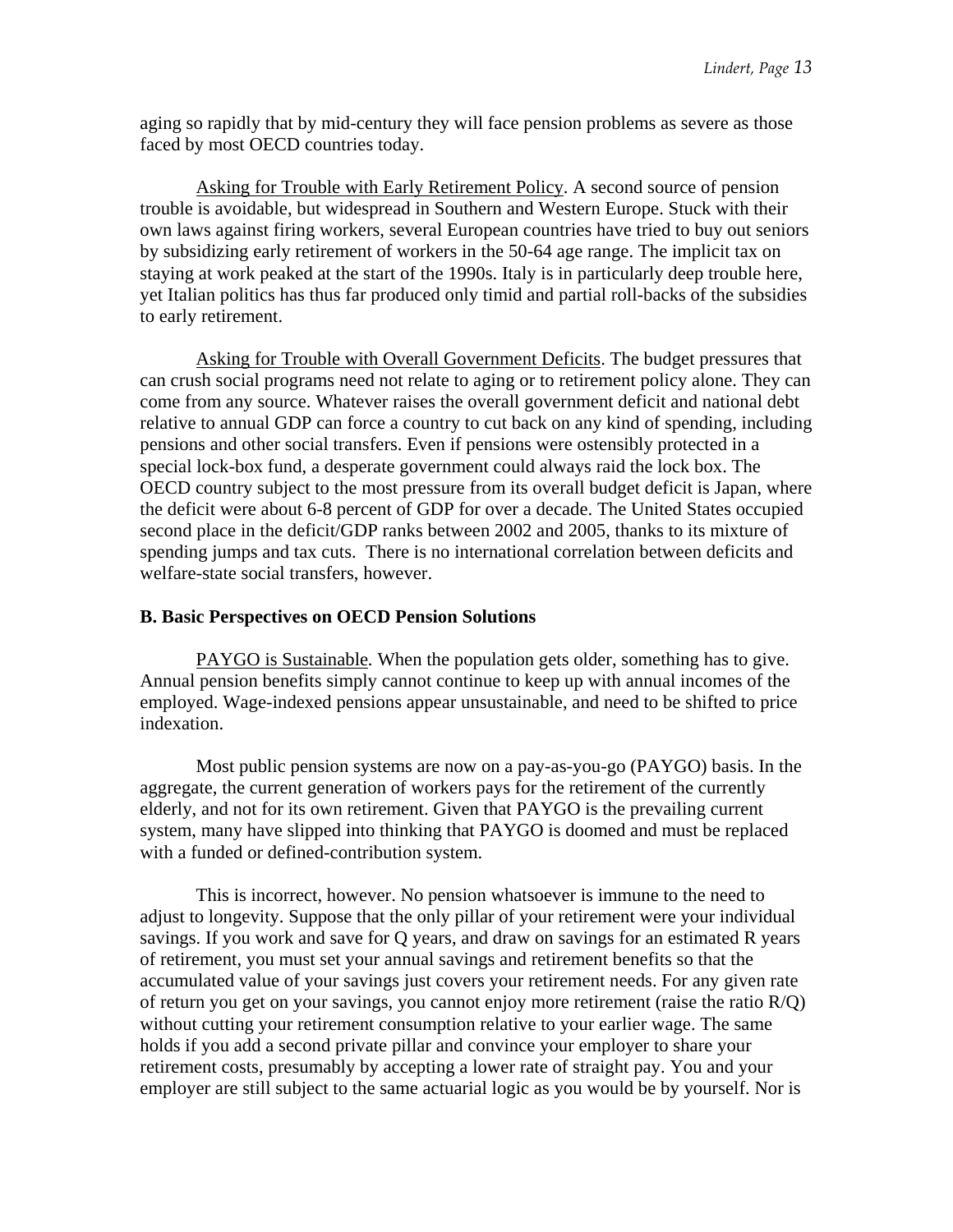the third pillar any different: A public system, like a private pension plan, must adjust the relative retirement benefit to the ratio of years spent in the two phases of adult life. But just as aging is a problem in any pension system, so too there is some parametric adjustment in any system that can fix the problem. Making the pension system sustainable is no more difficult under a PAYGO public system than under any other. There are two ways to avoid raising the tax rate and still balance the pension budget, even though we live longer:

- (1) Slow down the rise of retired/working ratio, by raising retirement age (or fertility or immigration), and
- (2) Make benefits rise more slowly than the average income of the employed.

Yet real benefits need not be cut, as long as income grows. Suppose that over a halfcentury the elderly share doubles, as it threatens to do for Italy and Japan. If real incomes continue to double every half-century or faster, as in the past, the country could leave its real benefits *and* its retirement age *and* its tax rate the same forever. Real benefits per retiree could even go on rising as long as the aging is less severe than in Italy or Japan, or the full-benefit retirement age is raised, or both.

Has Anybody Made the Necessary Cuts? Clearly, if the share of elderly in the population goes on rising, the share of pensions in overall budgets cannot remain the same unless there is a drop in the pension support ratio, defined as

Pension support ratio = (Pension benefits per person over 65) / (GDP per person 15-64).

Who has made the necessary cuts? Figure 3 shows that some countries (Ireland, New Zealand, the Netherlands, and to a lesser extent the Nordic countries) have been making such cuts in their PAYGO public pensions since the 1980s or early 1990s. Yet the OECD community on the average has not made the necessary cuts yet, and the official OECD data imply that Swiss support for the elderly (and those on disability payments) has been getting more generous (true?). Such a postponement of the inevitable decline in relative support for the elderly risks disturbing public budgets and possibly even GDP.

 Yet PAYGO pensions can be kept in equilibrium. In fact, several countries of Northern Europe did much of the necessary adjusting in the 1980s and 1990s. It is instructive to see which adjustments their political systems tended to make. By drawing on the underlying econometric estimates of what determines social budgets, we can forecast the likely non-linear effects of population aging on taxes and transfers.<sup>23</sup> Figure 4 gives the revealed policy response to aging, holding other things equal. When the over-65 share of the population rose from 14 percent to 18 percent (a rise of 29 percent), there was no change in the shares of pensions or other social transfers in GDP. The cost to taxpayers of all social transfers, including pensions, therefore rose hardly at all (a statistically insignificant 0.5 percent of GDP). Essentially the full burden of the adjustment fell on the elderly themselves, in relative terms. The crude pension support ratio, measured as the ratio of (pensions per elderly) to (GDP per capita), dropped 18 percent, other things equal. It did not show up as a real drop on pension benefits because GDP per capita was growing. Some countries achieved this by encouraging later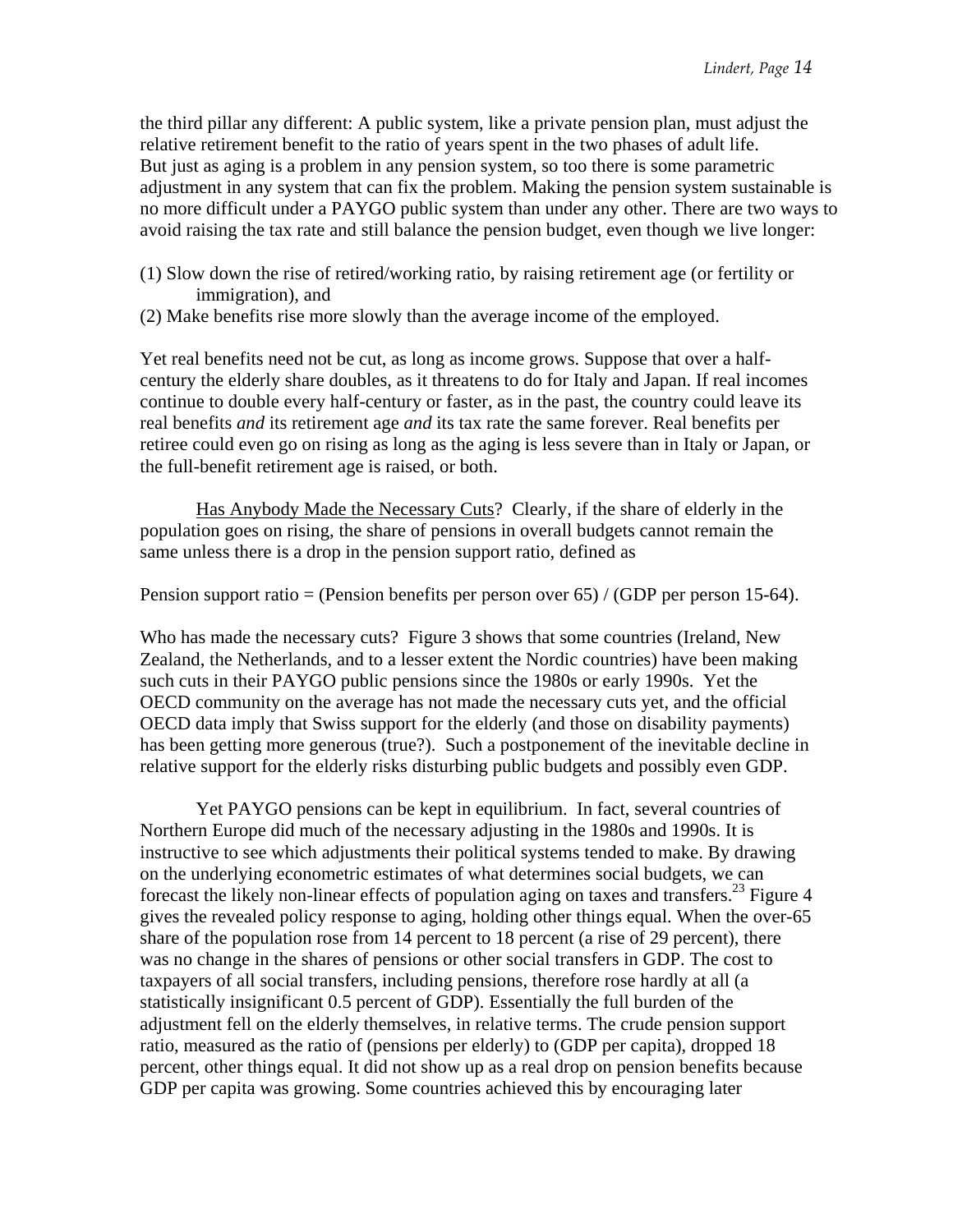retirement, other by indexing pensions to something that grew more slowly than the growth of earnings. In principle, this kind of adjustment in tax-based pensions could continue forever. In the 1980s and 1990s it was part of a larger set of social transfers that did not bring any loss of GDP to those high-budget countries of Northern Europe.

How Do Funded and Private Systems Really Differ from PAYGO? Even though the long-run equilibrium requirements for different private and public pension systems are analogous, there is still the widespread belief that switching from PAYGO to a funded (defined contribution) system or a more private system would bring benefits, and that these benefits somehow relate to the aging problem. While the proposals are complex and varied, a core feature is that individual earners take their paycheck contributions out of the public PAYGO system. Despite the "privatization" label, government compulsion is involved: Even those whose set-asides are voluntary are compelled to keep their extra private savings locked away until retirement.

Compelling households to save more allegedly serves four goals: (1) bringing government deficits under control, (2) promoting national saving, (3) improving the rate of return on investments in retirement, and (4) building in a political pre-commitment to a fixed set of rules. Yet it is not clear that any of these four goals is well served by what are often called "reforms" of the public pension system.

Government budget deficits will be raised, not lowered, for a generation or longer. Honoring the implicit pension promises to those currently in middle age or older means that pension budgets cannot be cut for at least a quarter century. The general taxpayers must offset each dollar that is withdrawn from the public pension system and shifted to personal private accounts. The extra burden on general taxpayers is as immediate as the exit of savings into personal private accounts. Chile's experience dramatized this new burden on the general taxpayers.

Eventually, if the system stays in place beyond the decades in which the government compensates the earlier cohorts, continued compulsory savings would indeed raise the national savings rate. But that is at least a quarter century off, and we still await clear evidence that the nations in question are under-saving. A simpler way to address the savings issue is to switch from the current income tax systems that double-tax saving.

In the American debate, at least, one hears that switching from social security contributions to private (forced) savings gives investors a better rate of return, by letting them choose something other than the government bonds that social security implicitly or explicitly buys. This is questionable. Private financial markets already equilibrate between bonds and other assets, so that differences in rates of return tend to reflect differences in perceptions of risk. Inducing some investors to shift out of bonds and into, say, stocks raises the rate of return on bonds and lowers the rate of return on stocks. If any rate-of-return gap had actually existed, the rate of return could not go up as much as that gap would imply. Even the existence of a gap in favor of holding stocks, as implied by the literature on "the equity premium," is in doubt, both for the past and especially for the future. That past equity premium was based on measurements that may not have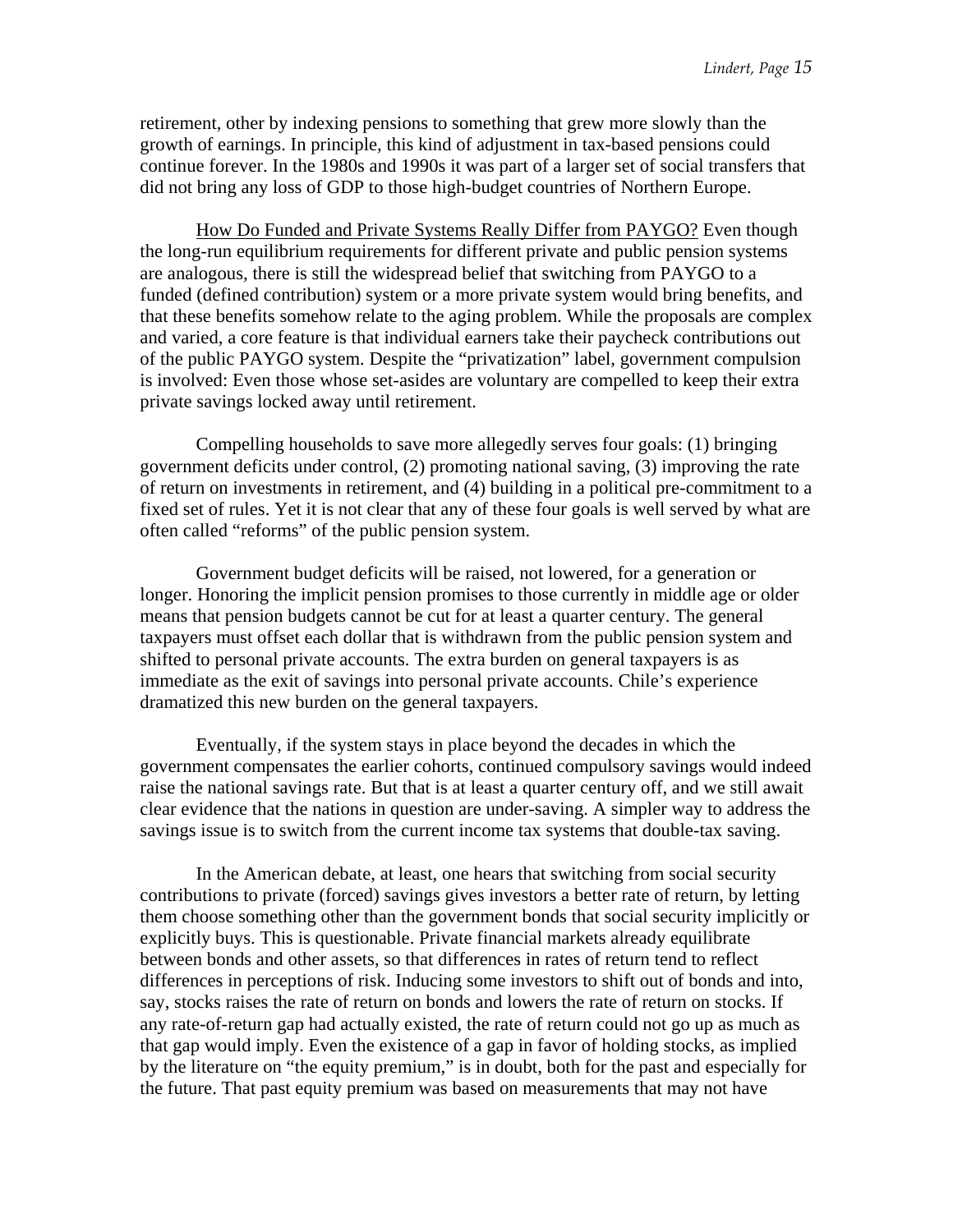adjusted correctly for risk or for survivor bias in the stock indices. Believing that there will be an equity premium in the future implies that investors will be persistently and systematically mistaken about stocks versus bonds -- a strange support for the belief that they will make the right choices when investing their privatized retirement funds.

Furthermore, making it profitable or compulsory to shift from government bonds to other assets means a greater government debt service burden, simply because this portfolio shift and the greater government deficit will raise interest rates on those bonds.

There is no reason to believe that starting a defined-contribution plan has any more permanence that a PAYGO set of benefits. Most countries with PAYGO pensions today had defined-contribution plans earlier, but overthrew them. Consider three famous examples. The original Bismarck social security innovations of the 1880s started as defined-contribution plans, but began shifting within a few years to more PAYGO, and more burdens on general taxpayers. The US Social Security Act of 1935 set up a funded system, not PAYGO. The system was defined-contribution at the aggregate cohort level, though it gave low earners a better rate of return than high earners. Yet political forces gradually abandoned the funded system in favor of PAYGO, under pressure from the powerful elderly lobby (Miron and Weil 1998). Finally, Margaret Thatcher's famous privatization of Britain's public pensions still exists, but with important modifications drifting back toward progressive redistribution and PAYGO. While the Blair government has retained much of the defined-contribution features of the Thatcher era, it has raised minimum income guarantees for pensioners significantly, at the expense of the general taxpayers.<sup>24</sup> The political tendency is clear: Democracy finds it at least as easy to switch out of funded defined-contribution systems toward PAYGO as vice versa. All pension "reforms" reflect temporary and reversible shifts in political mood.

In the process of switching to defined contribution and privatized plans two kinds of elderly poor fall behind -- those whose lower lifetime earnings yield less pension support under the less progressive reform designs, and those whose retirement investments turned out worse. Furthermore, the financial service sector gets a windfall gain if government has compelled households to buy its services. Of all the effects of such compulsory private savings, this is perhaps the clearest.

# **IV. Conclusion: What Happened to the Trans-Atlantic Trade-Off Between Equity and Efficiency?**

 This paper's claims that the welfare state is not the problem, and will not be the problem even in an older society, may seem at odds with two common assertions about a trade-off between how Americans and Europeans have accepted, or must accept, a tradeoff between equity and efficiency. One common assertion is correct: In practice, the American political balance has accepted more inequality, more poverty, and lower wages as a price to be paid for higher GDP.<sup>25</sup> That is how political tastes have differed across the Atlantic, and nothing in this paper overturns such a conclusion.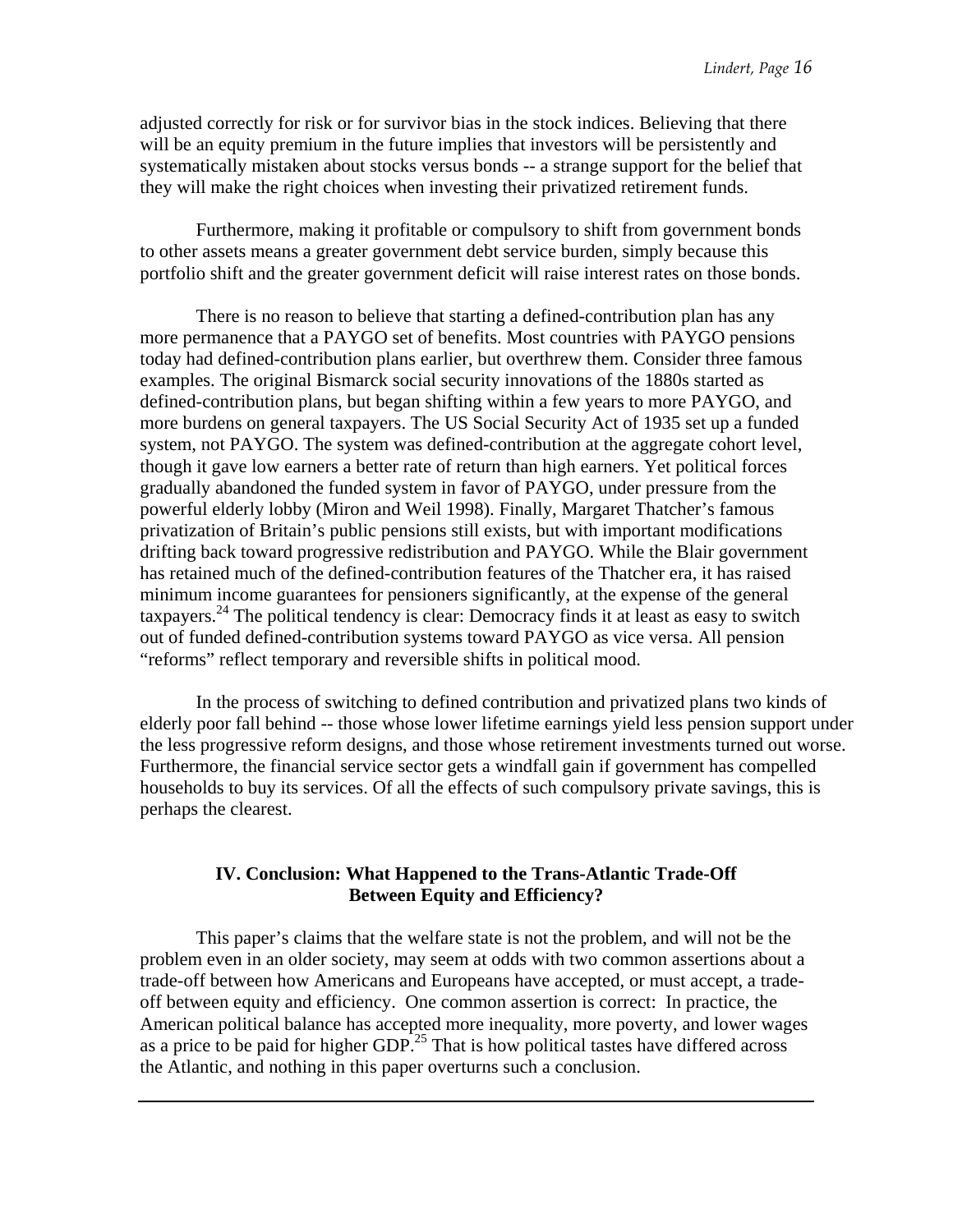Yet the evidence in this paper helps us reject a second, more common, assertion. Many assert that policymakers *must* trade away some equality to get more efficiency. As we have seen, however, there has been no net GDP cost to the welfare state. Furthermore, both America and Western Europe have passed up opportunities to promote either GDP or equality without reducing the other. America is deficient in health care for the young and poor, in developing mothers' human capital, and in taxing addictive health hazards. Europe is deficient in letting outsiders compete in labor and product markets. In terms of economic jargon, all countries are somewhere within, and not on, the social possibility frontier sketched in Figure 5.

 Even without the evidence in this paper, the second assertion should have flunked a simple political reality check. That is, what we know about the political process rejects the assertion that policymakers *must* trade away some equality to get more efficiency. Ask yourself: What countries do you know that have exhausted all opportunities to promote both growth and equality? Even the European welfare states, which have pressed relatively hard to equalize incomes, still sacrifice both efficiency and equity by protecting agricultural landholders at the expense of food purchasers and general taxpayers. As argued here, they also protect senior high-paid workers at the expense of younger job entrants. Similarly, the United States protects agricultural landholders while raising the cost of food, and we have seen that it has it subsidizes civilian medical care only for those residents who have already survived to the age of 65, at the expense of public care for the young and the poor. There is no necessary trade-off, just homework that has not been finished on either side of the Atlantic.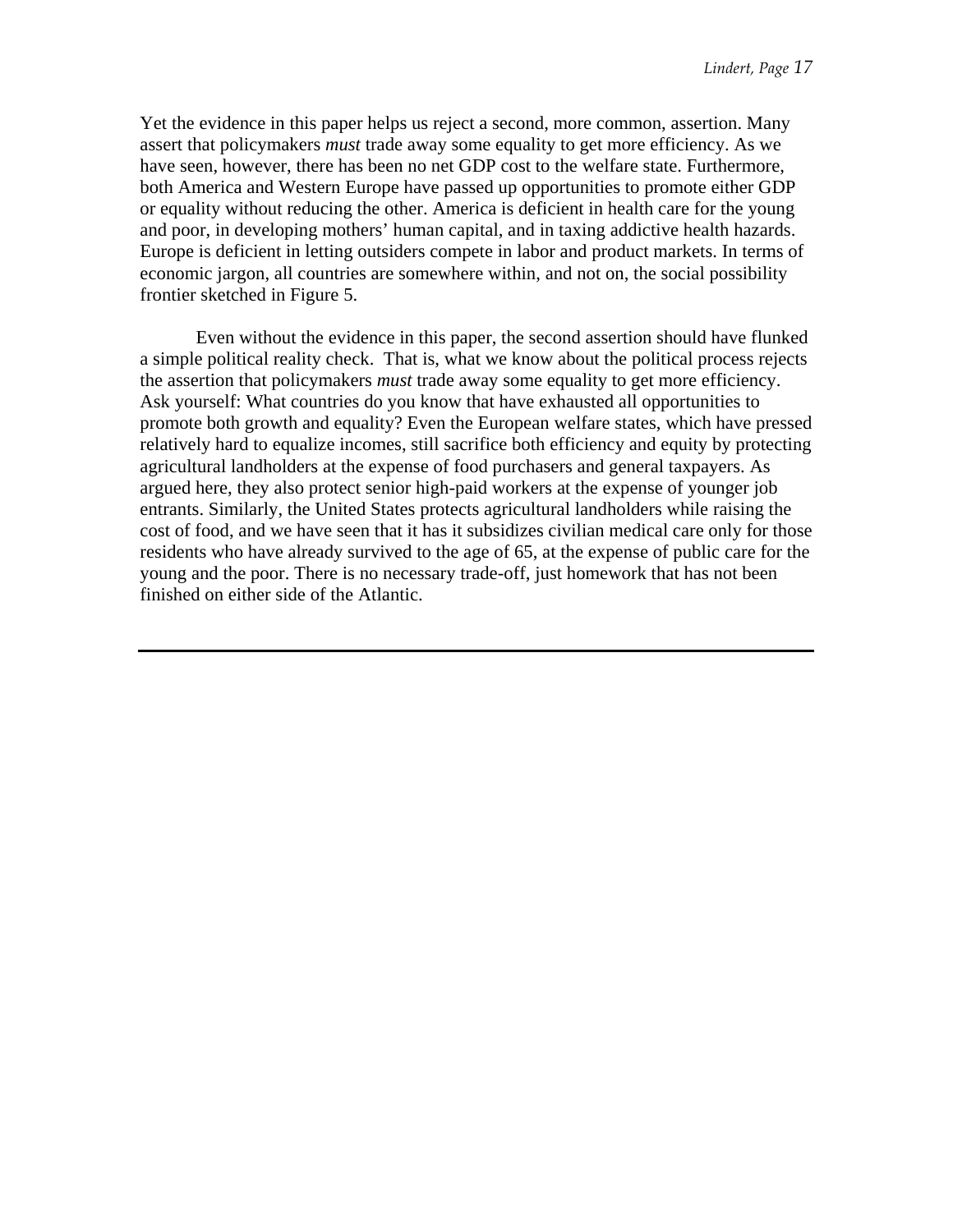| <b>Social Transfers* in OECD Countries</b>              |      |  |  |  |  |
|---------------------------------------------------------|------|--|--|--|--|
| As a Percent of Gross Domestic Product, 2001            |      |  |  |  |  |
|                                                         |      |  |  |  |  |
| Denmark                                                 | 29.2 |  |  |  |  |
| Sweden                                                  | 28.9 |  |  |  |  |
| France                                                  | 28.5 |  |  |  |  |
| Germany                                                 | 27.4 |  |  |  |  |
| Belgium                                                 | 27.2 |  |  |  |  |
| Switzerland                                             | 26.4 |  |  |  |  |
| Austria                                                 | 26.0 |  |  |  |  |
| Finland                                                 | 24.8 |  |  |  |  |
| Italy                                                   | 24.4 |  |  |  |  |
| Greece                                                  | 24.3 |  |  |  |  |
| Norway                                                  | 23.9 |  |  |  |  |
| median                                                  | 23.9 |  |  |  |  |
| Netherlands                                             | 21.8 |  |  |  |  |
| United Kingdom                                          | 21.8 |  |  |  |  |
| Portugal                                                | 21.1 |  |  |  |  |
|                                                         |      |  |  |  |  |
| Spain                                                   | 19.6 |  |  |  |  |
| New Zealand                                             | 18.5 |  |  |  |  |
| Australia                                               | 18.0 |  |  |  |  |
| Canada                                                  | 17.8 |  |  |  |  |
| Japan                                                   | 16.1 |  |  |  |  |
|                                                         |      |  |  |  |  |
| <b>United States</b>                                    | 14.8 |  |  |  |  |
| Ireland                                                 | 13.8 |  |  |  |  |
| * Social transfers include: means-tested assistance for |      |  |  |  |  |
| the poor; unemployment compensation and help in         |      |  |  |  |  |
| securing new jobs; social insurance for retirement,     |      |  |  |  |  |
| disability and survivors insurance; public spending for |      |  |  |  |  |
| health care; and housing subsidies.                     |      |  |  |  |  |
| Source: OECD Social Expenditures Database 1980-2001.    |      |  |  |  |  |
|                                                         |      |  |  |  |  |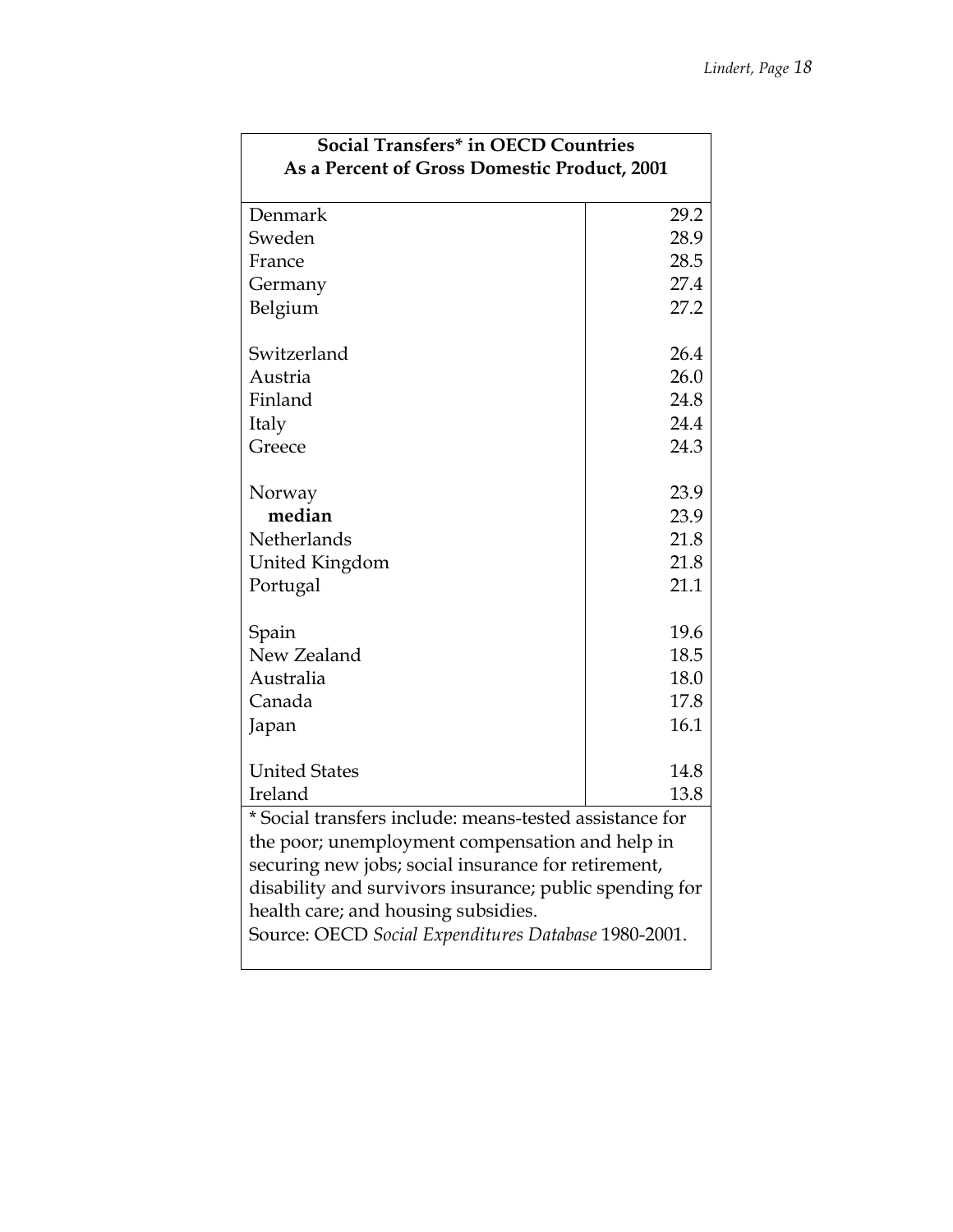$(CPI)$ 

|                                      | <b>Corruption Perception Index</b> |  |  |
|--------------------------------------|------------------------------------|--|--|
|                                      | Score, 2003                        |  |  |
| 14 welfare states                    |                                    |  |  |
| $(incl. 1/2$ Portugal, $1/2$ Spain)  | <u>8.3</u>                         |  |  |
| Finland                              | 9.7                                |  |  |
| Iceland                              | 9.6                                |  |  |
| Denmark                              | 9.5                                |  |  |
| Sweden                               | 9.3                                |  |  |
| Netherlands                          | 8.9                                |  |  |
| Norway                               | 8.8                                |  |  |
| <b>Switzerland</b>                   | 8.8                                |  |  |
| <b>United Kingdom</b>                | 8.7                                |  |  |
| Austria                              | 8.0                                |  |  |
| Germany                              | 7.7                                |  |  |
| Belgium                              | 7.6                                |  |  |
| France                               | 6.9                                |  |  |
| Italy                                | 5.3                                |  |  |
| Spain                                | 6.9                                |  |  |
| Portugal                             | 6.6                                |  |  |
| 7 lower-spending core OECD countries |                                    |  |  |
| (incl. 1/2 Portugal, 1/2 Spain)      | 8.0                                |  |  |
| New Zealand                          | 9.5                                |  |  |
| Australia                            | 8.8                                |  |  |
| Canada                               | 8.7                                |  |  |
| Ireland                              | 7.5                                |  |  |
| <b>USA</b>                           | 7.5                                |  |  |
| Japan                                | 7.0                                |  |  |
| All 133 countries surveyed           | 4.2                                |  |  |

# **Table 2. Clean Government Score for 2003 from Transparency International**

Source: Transparency International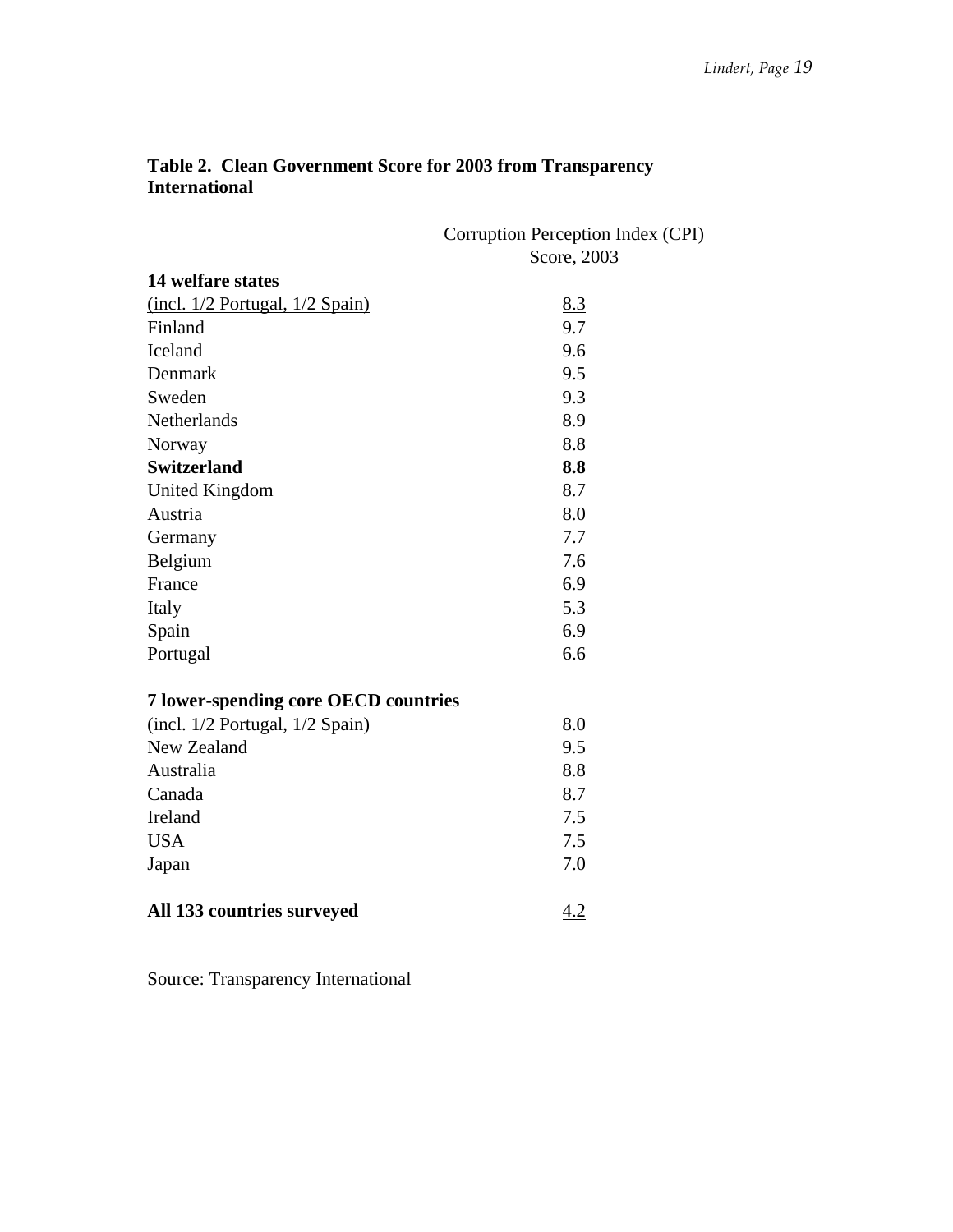# **Table 3.** Health Care Systems and other Determinants of Life Saving, Selected Countries versus Japan in 1992

Explaining premature years of life lost (PYLL) per 100,000 persons living in 1992 relative to Japan, both sexes (Negative = better life-saving relative to Japan).

|                                              |        |        |                    | US       | average |  |  |  |  |
|----------------------------------------------|--------|--------|--------------------|----------|---------|--|--|--|--|
| 34.7                                         | 6.0    | 24.3   | 28.2               | 61.3     | 31.1    |  |  |  |  |
| Amount of excess PYLL due to differences in: |        |        |                    |          |         |  |  |  |  |
| $-5.9$                                       | $-9.9$ | $-1.8$ | $-4.5$             | $-18.7$  | 4.9     |  |  |  |  |
| 6.3                                          | 10.4   | 5.4    | 9.9                | 14.5     | 8.5     |  |  |  |  |
| 25.9                                         | 6.7    | 17.4   | 15.0               | 12.7     | 13.5    |  |  |  |  |
| 0.3                                          | 5.2    | 2.6    | 5.7                | 0.9      | 5.3     |  |  |  |  |
| $-0.9$                                       | $-3.1$ | 0.3    | $-2.8$             | 8.5      | $-0.6$  |  |  |  |  |
| 8.9                                          | $-3.3$ | 0.3    | 4.8                | 43.6     | $-0.5$  |  |  |  |  |
|                                              |        |        | <b>France Swed</b> | Switz UK |         |  |  |  |  |

Sources and notes to Table 3:

All estimates are from Or (2000/1), which displays results for 21 countries, 1970-1992.

PYLL = Premature years of life lost before age 70, per 100,000 of population. An infant death counts as a loss of 70 years, and a death at age 65 counts as 5 years lost. Thus the United States excess of 61.3 relative to Japan in 1992 is equivalent to 6.13 excess US deaths at age 60 per 100,000 of population where the corresponding Japanese would have survived to age 70. Alternatively, the 61.3 figure is equivalent to almost one (61.3/70) extra infant death per year per 100,000 of population.

Income and occupations = the sum of two products of (regression coefficients \* the differentials or changes) in two independent variables. The two are real GDP per capita in 1990 international dollars and the share of white collar workers in the total labor force.

Pollution = the contribution to PYLL from NOx emissions per capita, in kilograms per year. Four bad consumption habits  $=$  the contributions to premature mortality made by  $(1)$  liters of alcoholic beverages per person over 15;

(2) consumption expenditure on tobacco per person over 15, US\$ at 1990 price levels and PPPs for tobacco consumption; (3) butter consumption per capita, in kg per year; and (4) sugar consumption per capita, in kg per year.

Total health expenditures per capita is measured in US\$ at 1990 price levels and PPPs for medical consumption.

Public share of total expenditures = the share of public expenditure in total health expenditure. Not explained by these  $=$  the sum of the residual, or prediction error, plus (for Panel  $(A)$ ), the fixed effect for that country.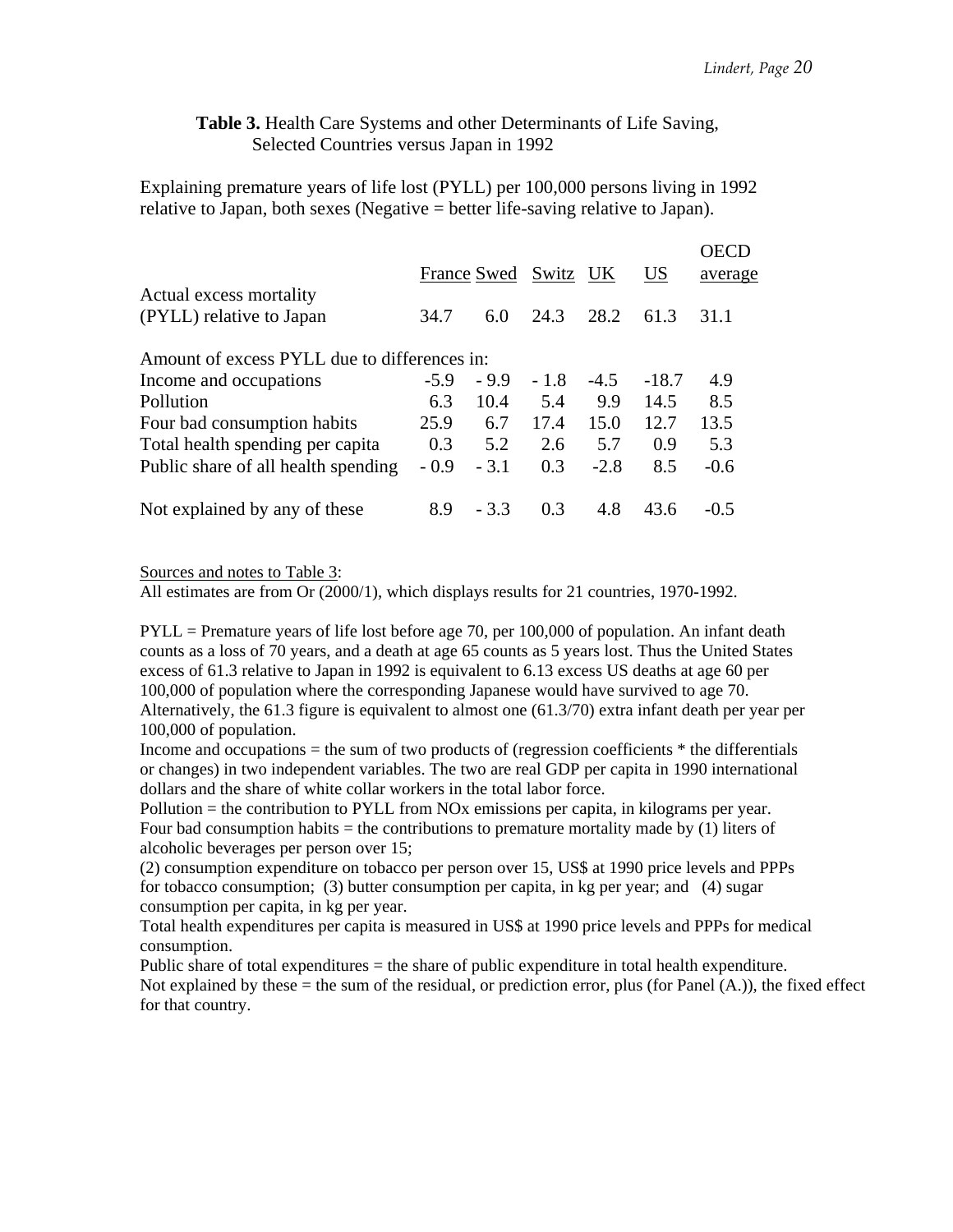|         |            | Ratios of unemployment rates |                    |  |  |
|---------|------------|------------------------------|--------------------|--|--|
|         | <b>EPL</b> | Youth 15-24                  | <b>Women 25-64</b> |  |  |
|         | strictness | /men $25-64$                 | /men 25-64         |  |  |
| Greece  | 3.8        | 4.2                          | 2.4                |  |  |
| Italy   | 3.3        | 3.8                          | 1.8                |  |  |
| versus  |            |                              |                    |  |  |
| Ireland | 1.3        | 1.7                          | 0.8                |  |  |
| Denmark | 1.6        | 1.6                          |                    |  |  |

# **Table 4. Employee Protection Laws (EPL) Redistribute Unemployment Toward Outsiders: Four Countries in 2002**

Source: OECD, standardized unemployment rates.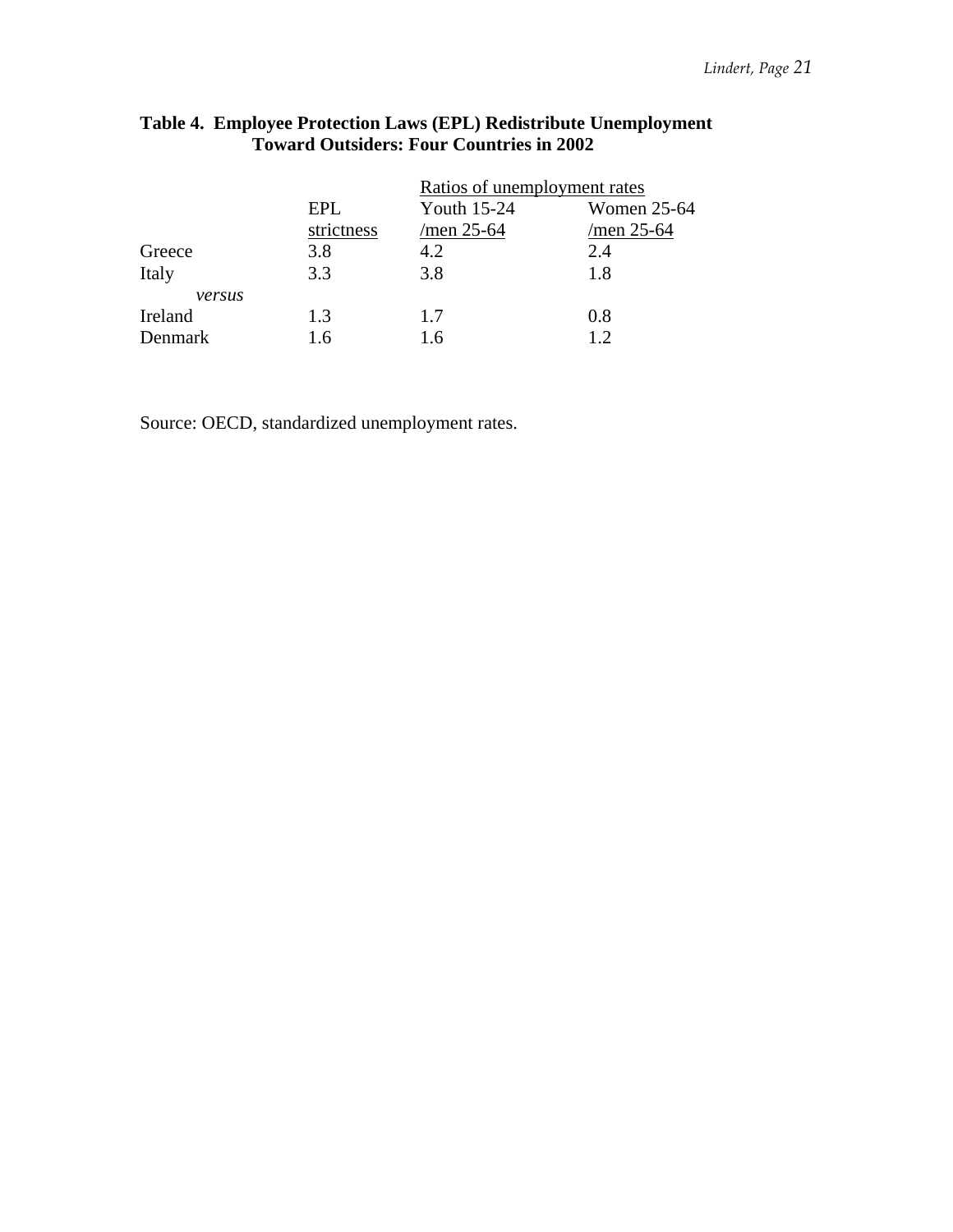

Figure 1. Health Expenditures and Length of Life, for 30 OECD Countries in 2003

Source: "OECD in Figures," OECD Observer 2005, Supplement 1, p. 84.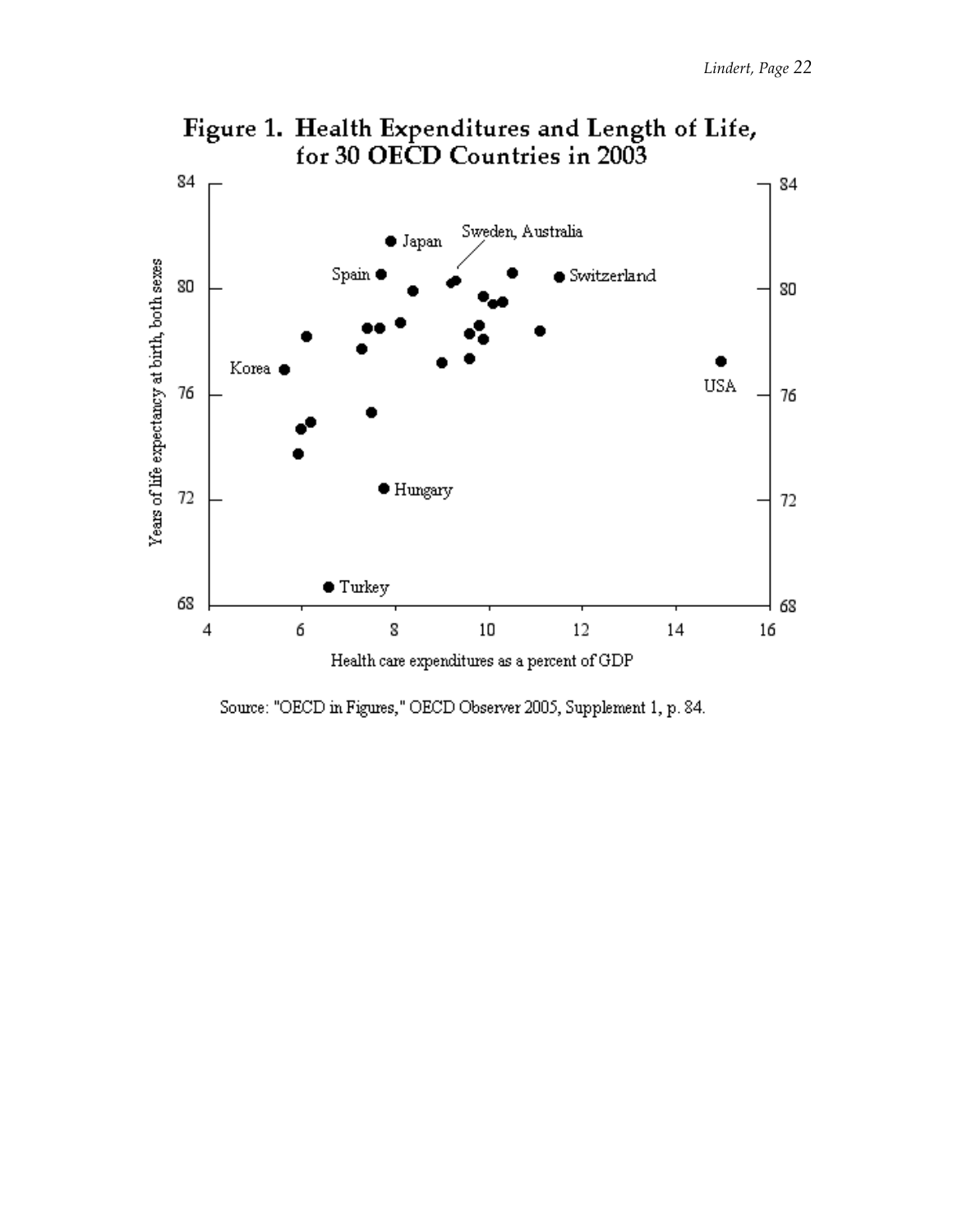# Figure 2. The Restrictiveness of Product-Market **Regulations, 1975 - 2001**

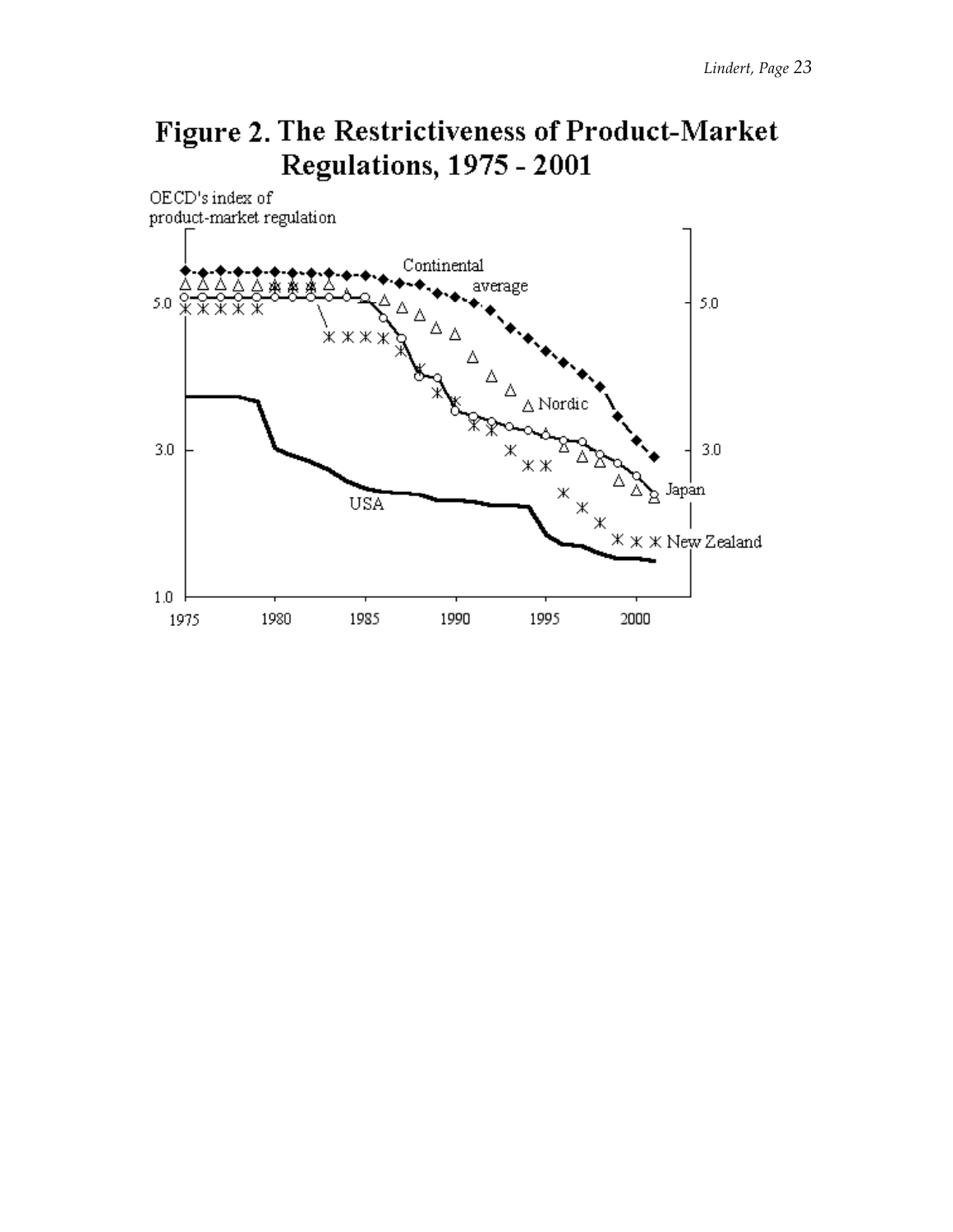

Support ratio for the elderly = (benefits/person over 65) / (GDP/person over 16). Source = same as for Table  $1$ .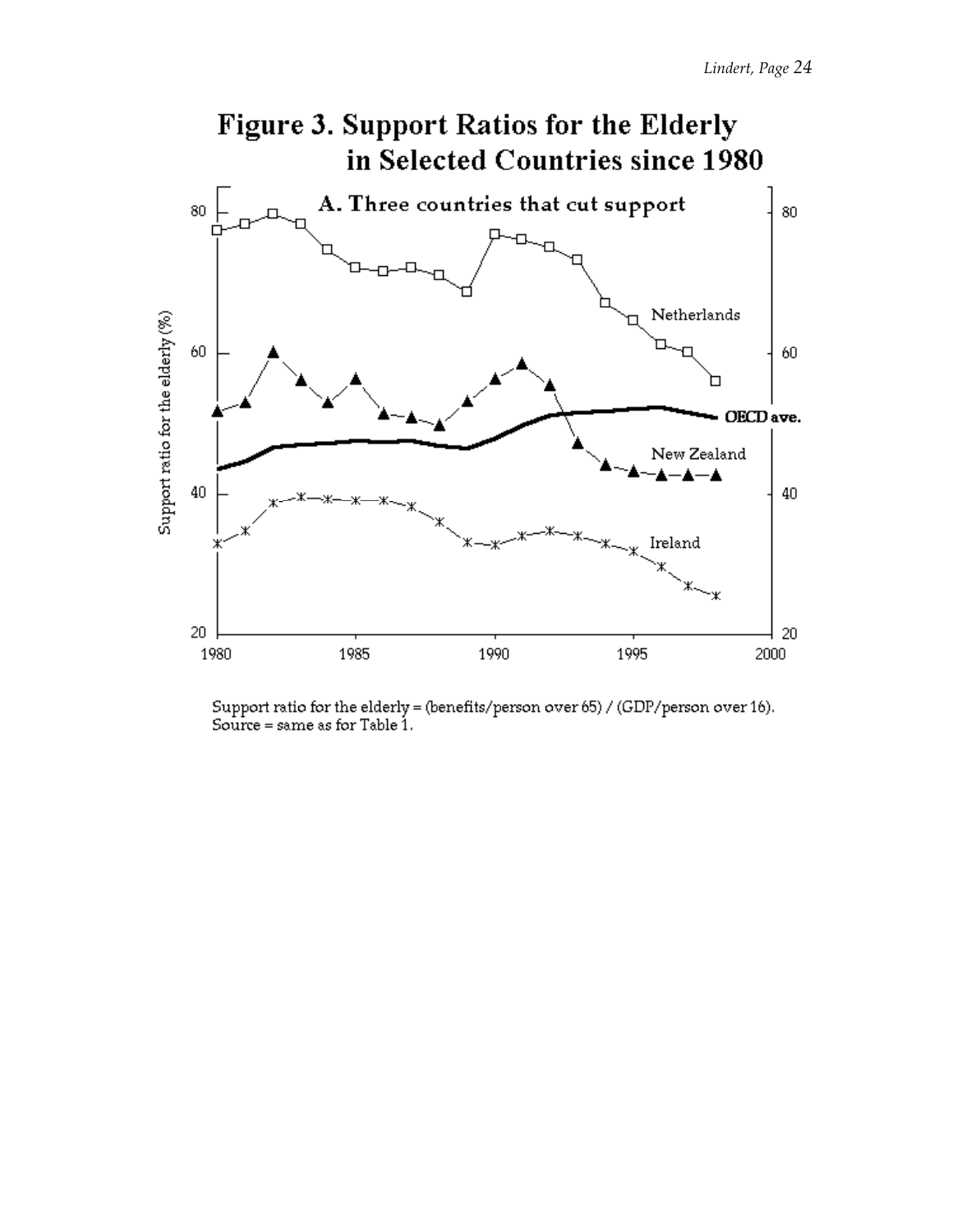*Lindert, Page 25*

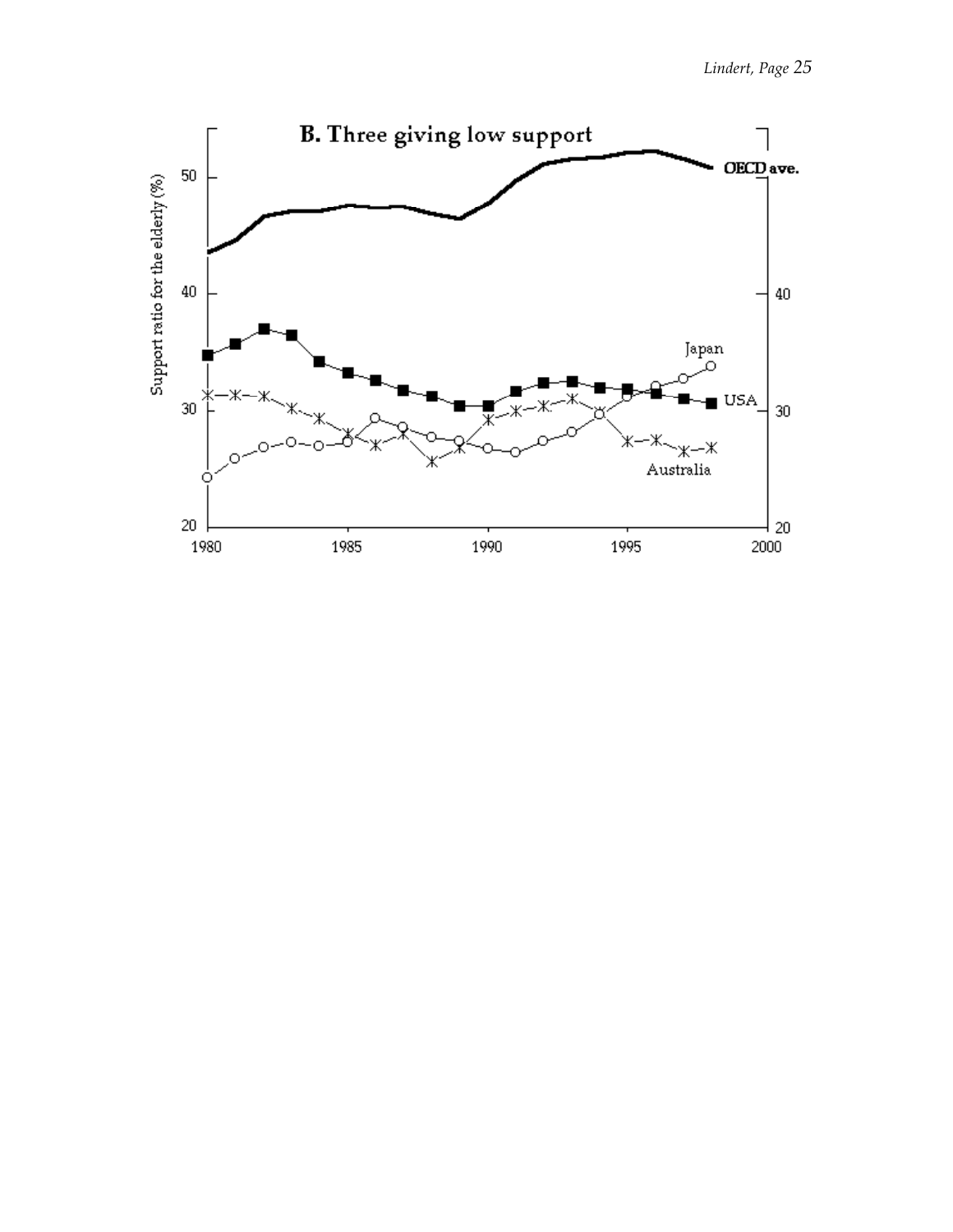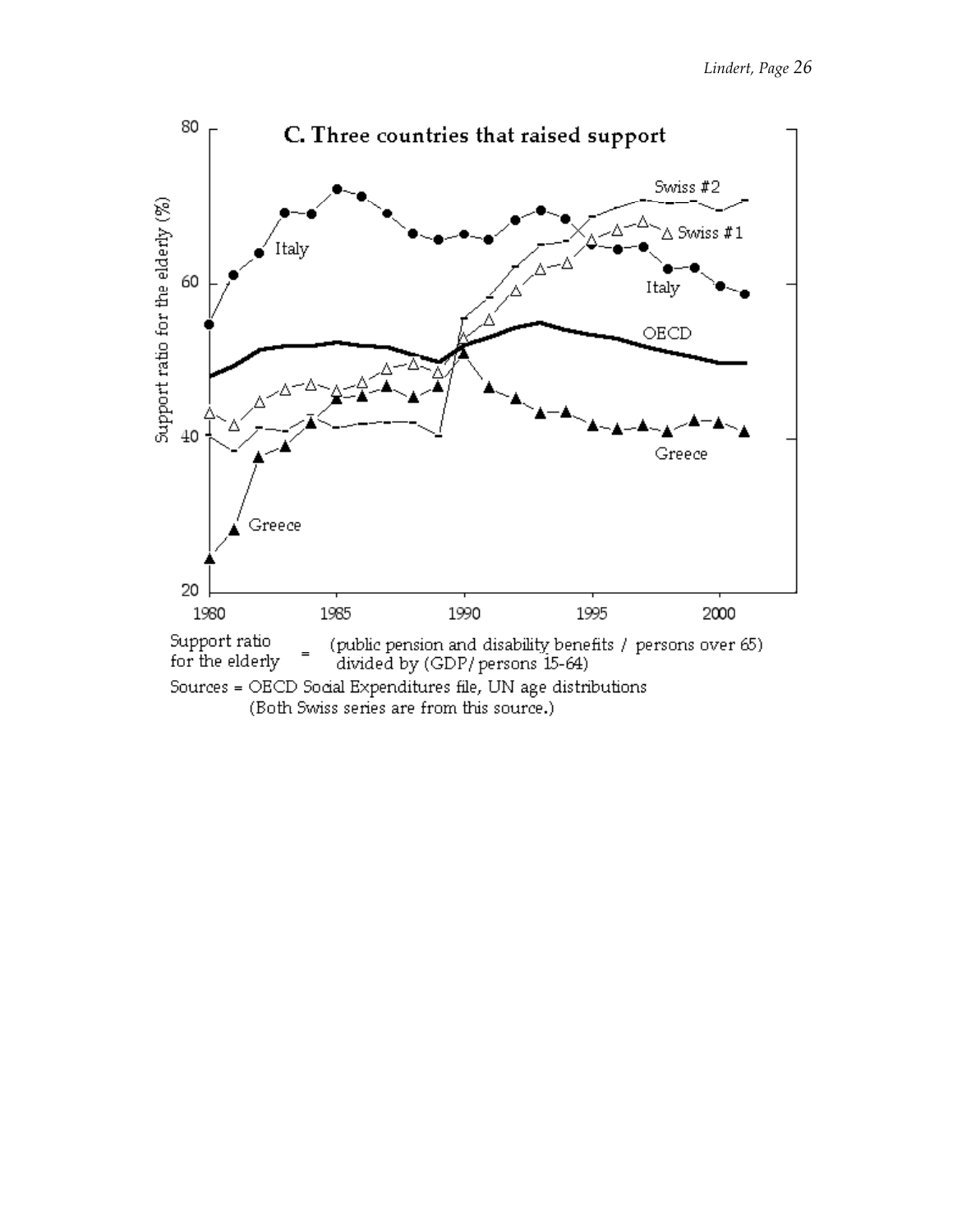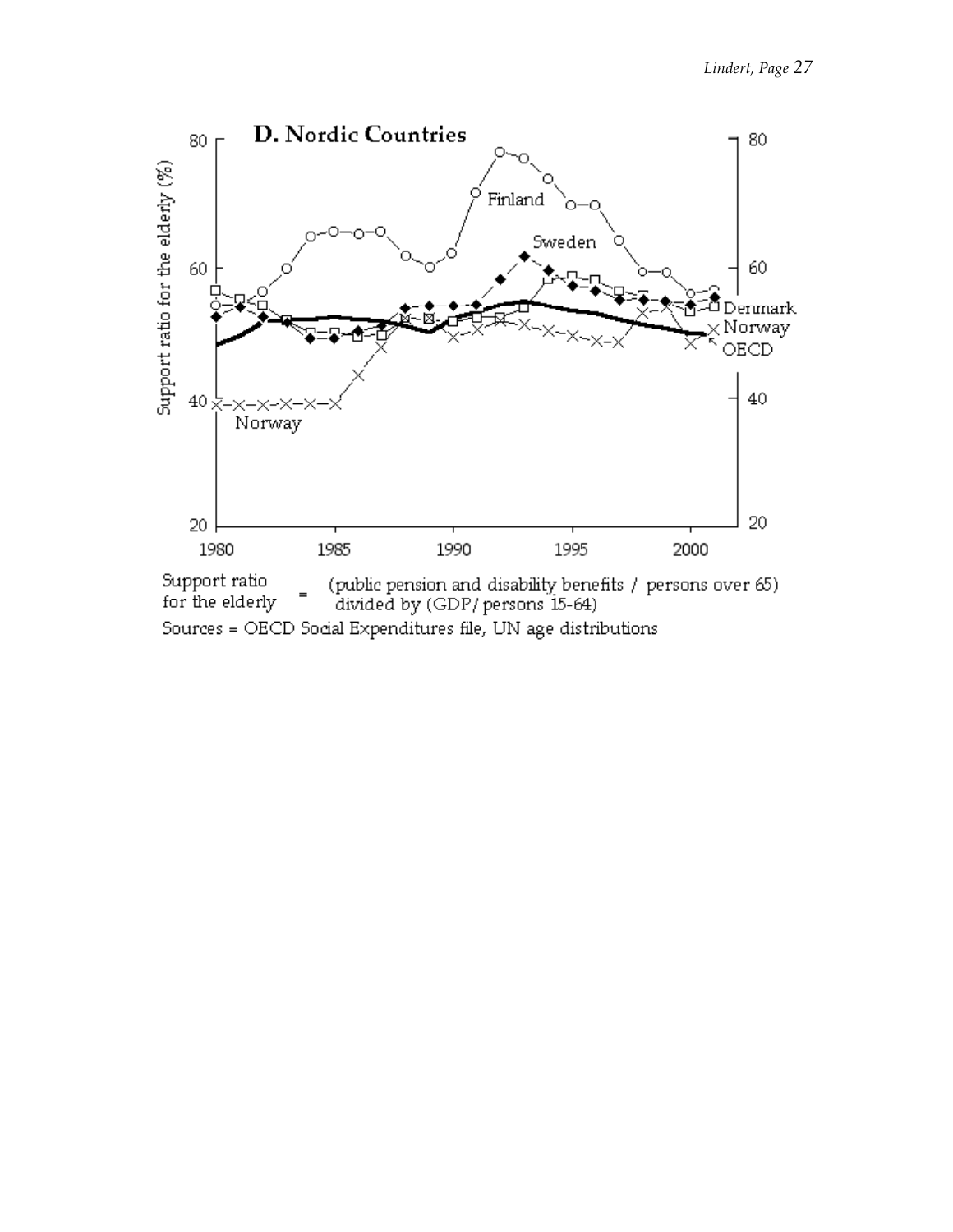

# Figure 4. How Population Aging Affected Pensions and other Social Transfers in the OECD, 1978 - 1995

Table E3, equations without full fixed effects.)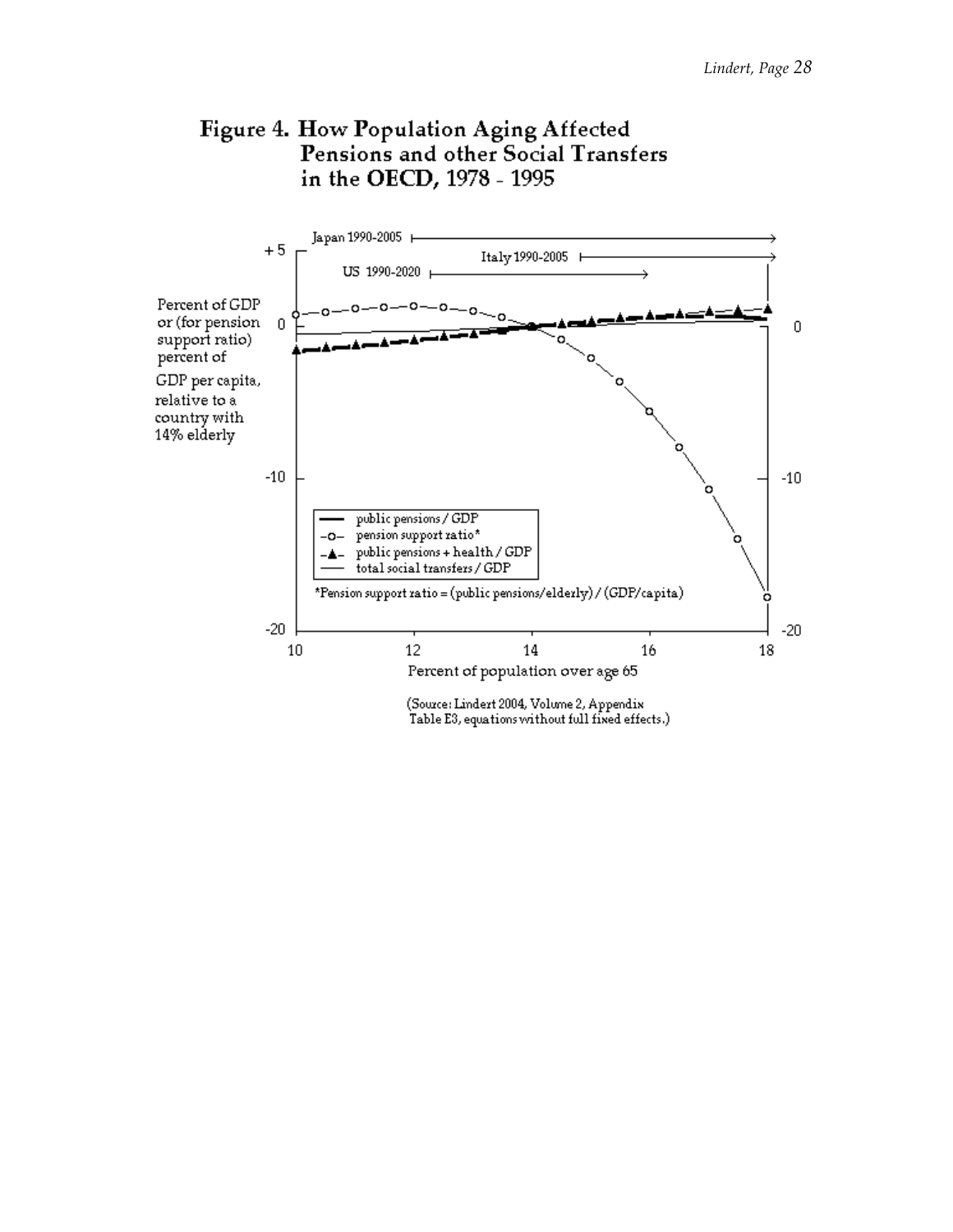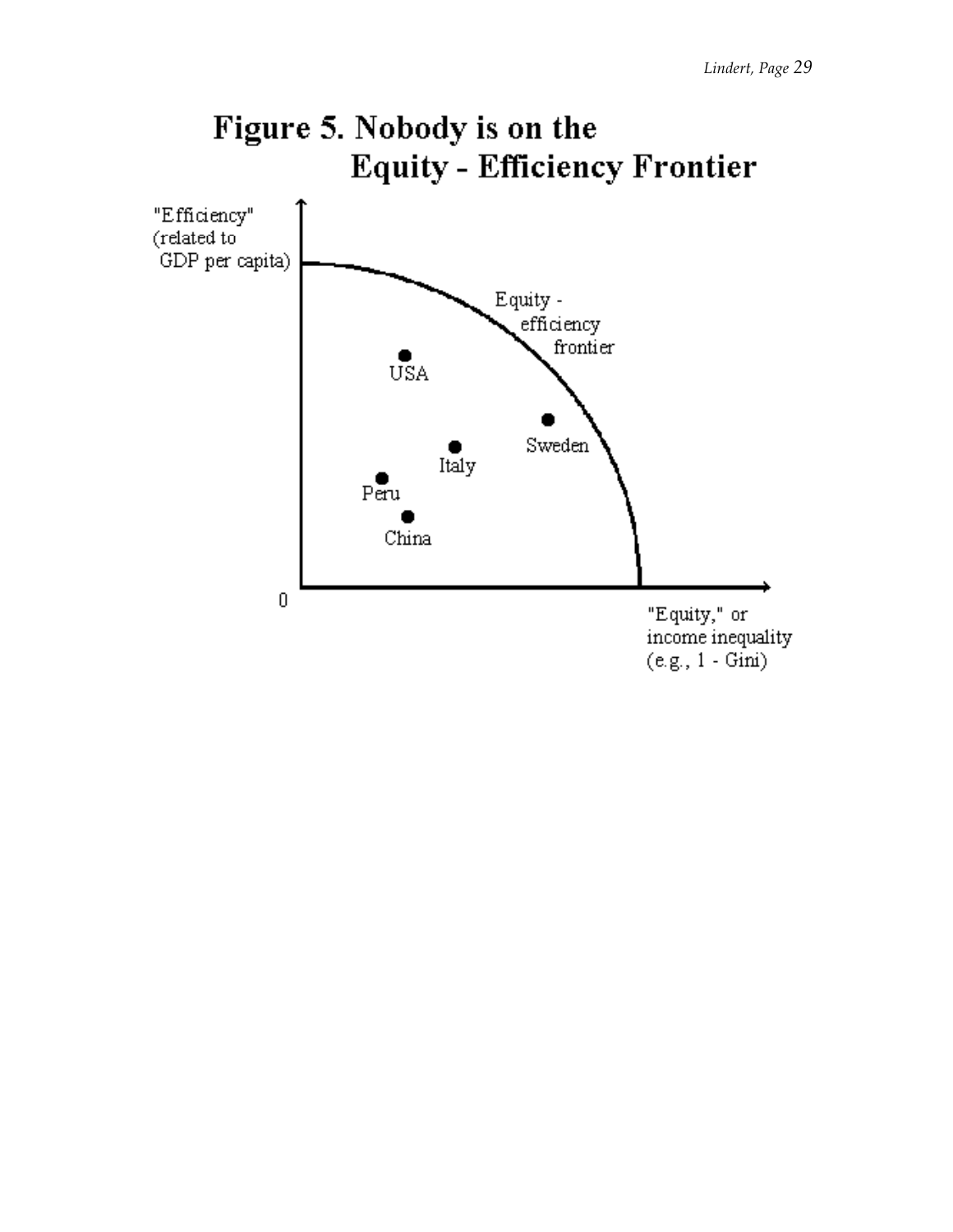*Lindert, Page 30*

#### **REFERENCES CITED**

- Agell, Jonas, T. Lindh, and H. Ohlsson. 1999. "Growth and the Public Sector: A Reply." *European Journal of Political Economy* 15: 359-366.
- Alesina, Alberto. 2006. "Europe." *NBER Reporter* Summer: 8-10.
- Alesina, Alberto and Edward Glaeser. 2004. *Fighting Poverty in the US and Europe: A World of Difference*. Oxford: Oxford University Press.
- Allard, Gayle. 2003. "Jobs and Labor Market Institutions in the OECD." Doctoral dissertation, University of California - Davis.
- Allard, Gayle J., and Peter H. Lindert. 2006. "Euro-Productivity and Euro-Jobs since 1960: Which Institutions Really Matter?" NBER Working Paper 12460 (September).
- Atkinson, A.B. 1999. *The Economic Consequences of Rolling Back the Welfare State*. Cambridge: MIT Press.
- Baker, Dean, Andrew Glyn, David Howell, and John Schmitt. 2005. "Labor Market Institutions and Unemployment: A Critical Assessment of the Cross-Country Evidence." In David Howell (ed.), *Fighting Unemployment*. Oxford: Oxford University Press, pp. 72-118.
- Barro, Robert J. 1997. *Determinants of Economic Growth: A Cross-Country Empirical Study*. Cambridge: MIT Press.
- Barro, Robert J. and Jong-Wha Lee. 1993. "Winners and Losers in Economic Growth." *Proceedings of the World Bank Annual Conference on Development Economics*. Washington, World Bank, pp. 267- 314.
- Blanchard, Olivier. 2004. "The Economic Future of Europe." *Journal of Economic Perspectives* 18, 4 (Fall): 3-26.
- Blanchard, Olivier and Pedro Portugal. 2001. "What Lies Behind an Unemployment Rate: Comparing Portuguese and U.S. Labor Markets." *American Economic Review* 91, 1 (March): 187-207.
- Blanchard, Olivier and Justin Wolfers. 2000. "The Role of Shocks and Institutions in the Rise of European Unemployment: The Aggregate Evidence," *Economic Journal* 110, 462 (March): C1-C33.
- Blank, Rebecca M. 2000. "Fighting Poverty: Lessons from Recent U.S. History." *Journal of Economic Perspectives* 14, 2 (Spring): 3-19.
- Blank, Rebecca M. 2002. "U.S. Welfare Reform: What's Relevant for Europe?" CESifo Working Paper No. 753 (July). As of December 2002, available either at http://ssrn.com/abstract\_id=338502 or at www.CESifo.de.
- Blundell, Richard and Paul Johnson. 1999. "Pensions and Retirement in the United Kingdom." In Jonathan Gruber and David Wise (eds.), *Social Security Programs and Retirement around the World*. Chicago: University of Chicago Press: 403-436.
- Disney, Richard, Carl Emmerson, and Sarah Smith. 2004. "Pension Reform and Economic Performance in Britain in the 1980s and 1990s." In David Card, Richard Blundell, and Richard B. Freeman (eds.),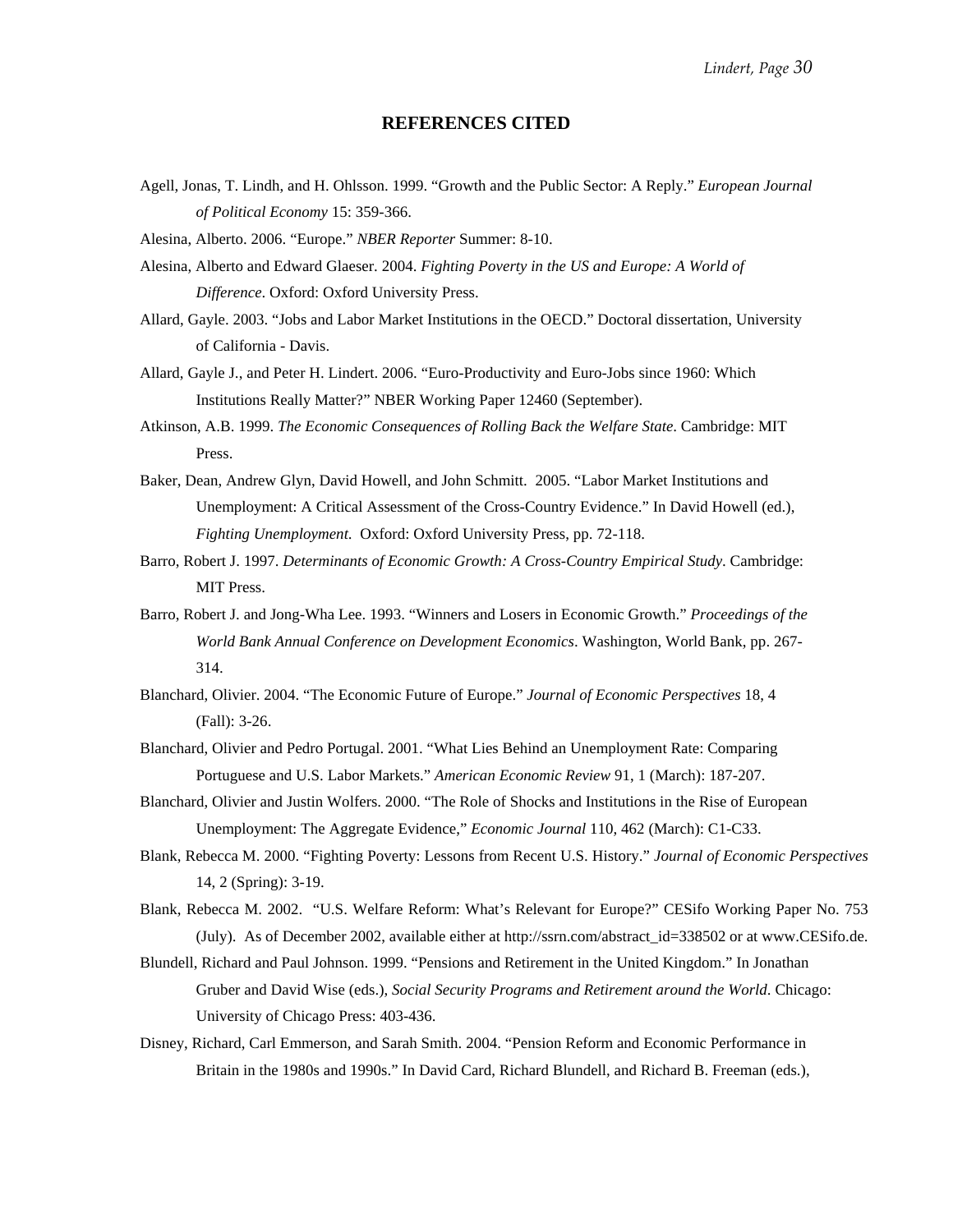Seeking a Premier Economy: The Economic Effects of British Economic Reforms, 1980-2000, 233-273.

- Fölster, S. and M. Henrekson. 1999. "Growth and the Public Sector: A Critique of the Critics." *European Journal of Political Economy* 15 (June): 3337-358.
- Freeman, Richard B. 2005. "Labour Market Institutions without Blinders: The Debate over Flexibility and Labour Market Performance." NBER Working Paper 11286 (April).
- Gaynor, Martin S. 2006. "What Do We Know About Competition and Quality in Health Care Markets?"NBER Working Paper No. W12301 (August).
- Hannah, Leslie. 1994. "The Economic Consequences of State Ownership of Industry, 1945-1990." In Roderick Floud and D.N. McCloskey (eds.), *The Economic History of Britain Since 1700.* Cambridge: Cambridge University Press, pp. 168-194.
- Kato, Junko. 2003. *Regressive Taxation and the Welfare State: Path Dependence and Policy Diffusion.* Cambridge: Cambridge University Press.
- Kotlikoff, Laurence J. and Christian Hagist. 2005. "Who's going Broke? Comparing Healthcare Costs in Ten OECD Countries." NBER Working Paper 11833 (December).
- Kneller, Richard, Michael Bleaney, and Norman Gemmell. 1999. "Fiscal Policy and Growth: Evidence from OECD Countries." *Journal of Public Economics* 74, 2 (November): 171-190.
- Lindert, Peter H. 2004. *Growing Public: Social Spending and Economic Growth since the Eighteenth Century.* Two volumes. Cambridge: Cambridge University Press.
- Meyer, B.D. 1995. "Lessons from the US Unemployment Insurance Experiments." *Journal of Economic Literature* 33, 1 (March): 91-131.
- Miron, Jeffrey A. and David N. Weil. 1998. "The Genesis and Evolution of Social Security." In Michael D. Bordo, Claudia Goldin, and Eugene N. White (eds.), *The Defining Moment: The Great Depression in the American Economy in the Twentieth Century.* Chicago: University of Chicago Press for the NBER, 297-322.
- Or, Zeynap. 2000. "Determinants of Health Outcomes in Industrialised Countries: A Pooled, Cross-Country, Time-Series Analysis." *OECD Economic Studies* 30, 1: 53-77.
- Slemrod, Joel. 1995. "What Do Cross-Country Studies Teach about Government Involvement, Prosperity, and Economic Growth?" *Brookings Papers in Economic Activity* 2, 373-431.
- Timmons, Jeffrey F. 2005. "Left, Right, and Center: Partisanship, Taxes, and the Welfare State." ITAM, Mexico DF, February 16.
- Thomasson, Melissa. 2002. "From Sickness to Health: The Twentieth Century Development of U.S. Health Insurance." *Explorations in Economic History* 39, 3 (July): 233-253.
- Thomasson, Melissa. 2003. "The Importance of Group Coverage: How Tax Policy Shaped U.S. Health Insurance." *American Economic Review* 93, 4 (September): 1373-1384.
- Wilensky, Harold. 2002. *Rich Democracies: Political Economy, Public Policy, and Performance.* Berkeley: University of California Press.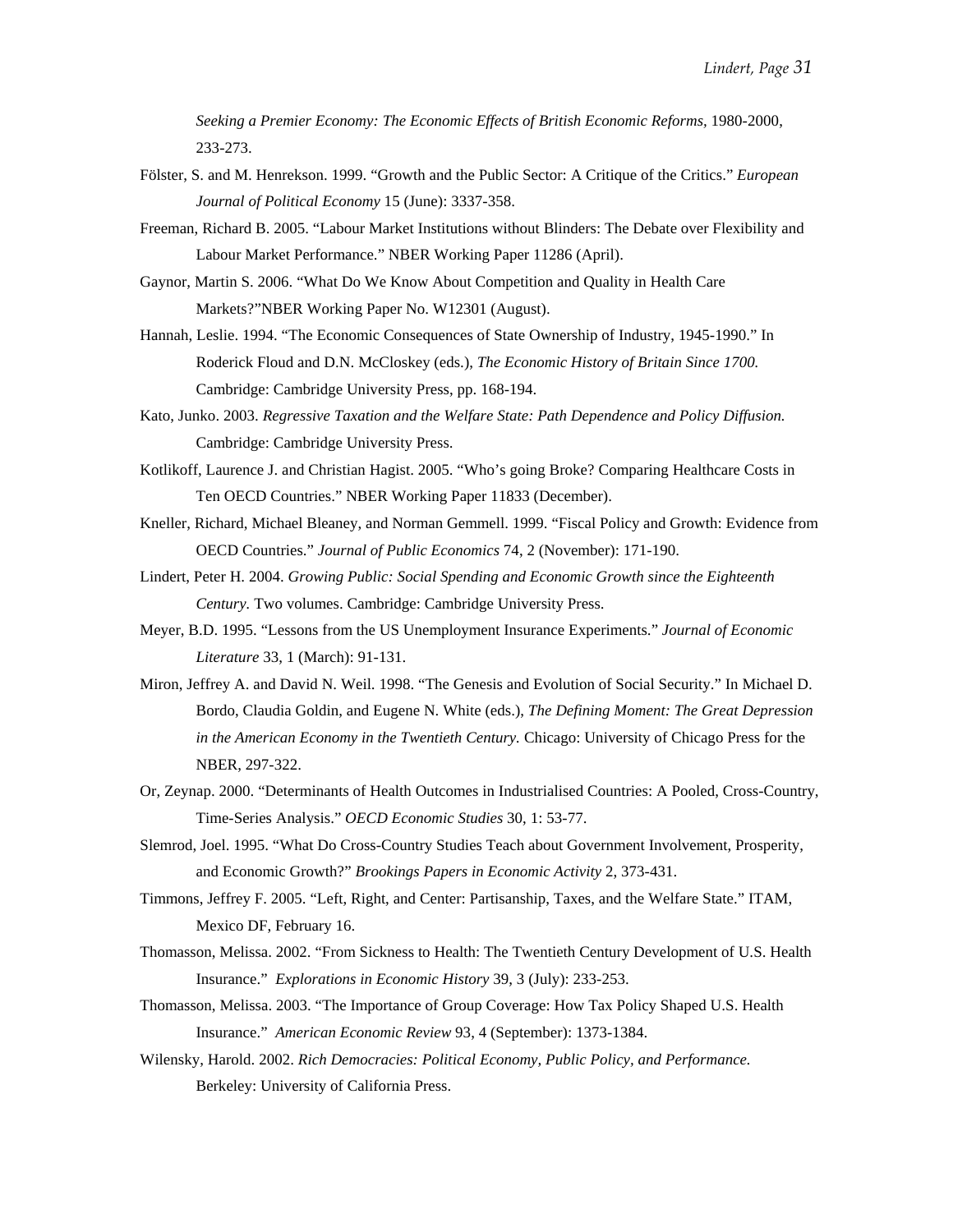#### **ENDNOTES**

<sup>1</sup> Alesina 2006, p. 9. Italic emphasis added.

-

<sup>2</sup> It is desirable to exclude the contributory amounts paid by one's self or one's employer. They are not a controversial redistribution of resources, but rather just part of one's employment contract. It is not easy, however, to remove all employer and employee contributions from the expenditure data. As a smaller step toward isolating non-contributory payments, I have tried to exclude government-employee, and military, pensions from the OECD measures used here.

 $3$  The underlying data sets do not permit us to add "tax expenditures" (tax reductions) to the social transfers.

<sup>4</sup> It is not clear why OECD data show such a strong rise in Swiss pensions and health expenditures, as a percent of GDP, since the early 1990s. The elderly share of the population has not risen much, and is low by OECD standards. One might have suspected a role for relatively sluggish growth of the GDP denominator, but Switzerland's growth has been relatively poor since 1975, well before the rise in the shares of pensions and health care in GDP.

 $<sup>5</sup>$  The literature is rich, even when we focus just on studies explaining the determinants of GDP per capita,</sup> and set aside the determinants of employment. Much of the literature is surveyed in Slemrod 1995, Atkinson 1999, and Lindert 2004, vol. 2, Chapters 18 and 19.

Perhaps the most plausibly specified set of econometric tests finding a significant and sizeable cost of larger government is Fölster and Henrekson (1999, with a rebuttal by Agell, Jonas, T. Lindh, and H. Ohlsson. 1999). Its relevance to the issue of social transfers is limited, however, by its focus on the effects of total taxes. These taxes go to finance all government consumption and investment, not just social transfers.

<sup>6</sup> Wilensky 2002, Kato 2003, Lindert 2004, Timmons 2005.

<sup>7</sup> Note that the case in favor of taxing consumption rather than income or earnings is not documented here with any empirical evidence. Rather it is attributed to economic orthodox thinking. Some studies do seem to find that taxing consumption is less distortionary, and better for growth (e.g. Kneller, Bleaney, and Gemmell 1999). While this seems plausible, current econometric work by Gayle Allard and myself, which allows for predicted non-linearities not incorporated by the Kneller-Bleaney-Gemmell analysis, does not find this result to be robust.

<sup>8</sup> See, for example, Gaynor 2006.

<sup>9</sup> Kotlikoff and Hagist 2005.

<sup>10</sup> On the possibly positive effect of health on productivity, see Nordhaus 2002.

<sup>11</sup> Zeynap Or 2000.

<sup>12</sup> Thomasson 2002, 2003.

13 Lindert 2004, Chapter 3.